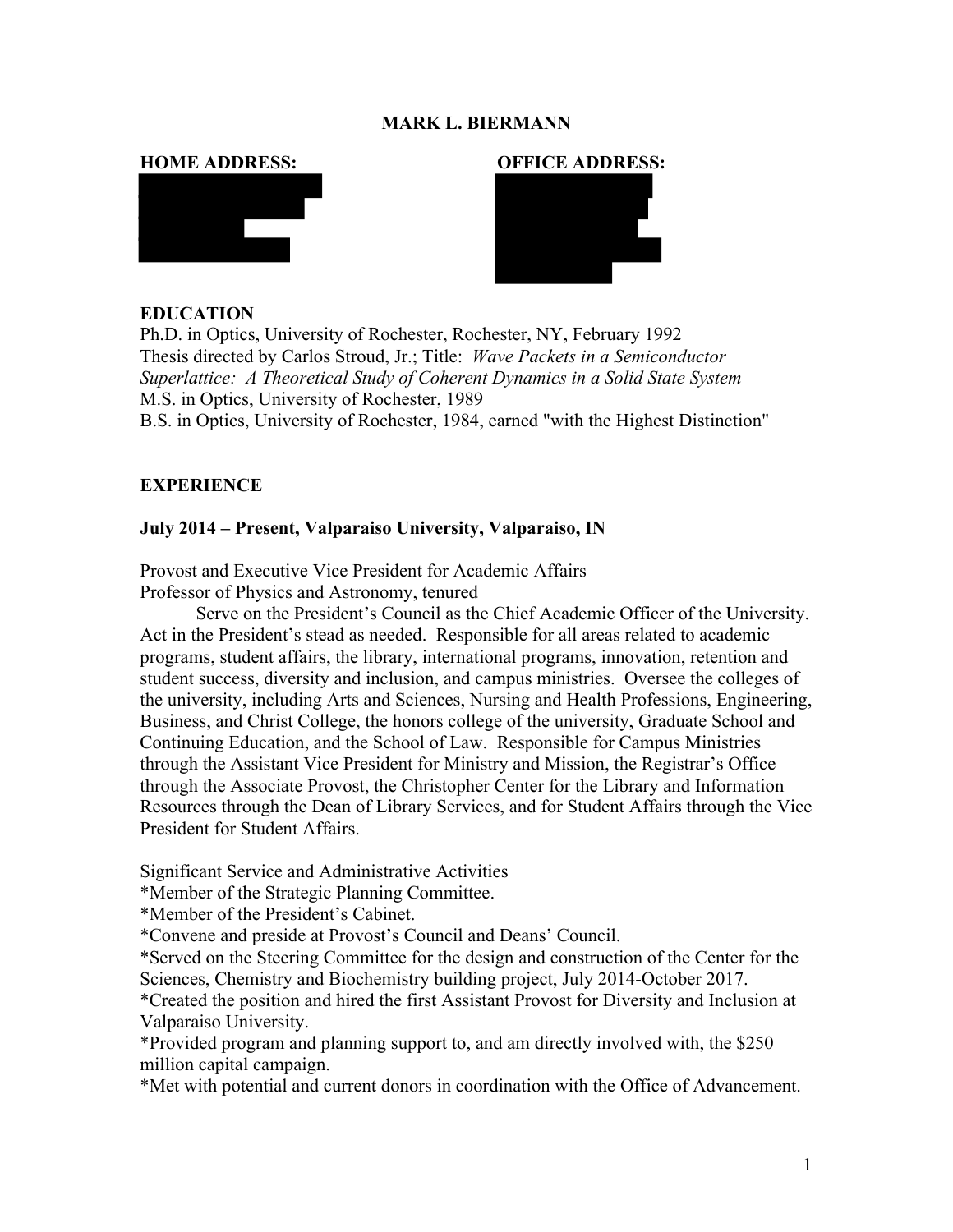\*Oversaw the planning and execution of the highly successful 10-year re-affirmation of accreditation process, including preparation and the campus visit by a peer-review team. \*University staff liaison for the Academic and Student Affairs Committee of the Board of Directors.

\*Provided leadership to the development and implementation of new academic programs, including: Data Science, Aviation, Bioengineering, Environmental Engineering, Music Therapy, Occupational Therapy, and Supply Chain Management/Logistics. Developing additional new programs, including an online Information Technology graduate program, and Engineering Business.

\*Oversaw the successful hire of three University Endowed Chairs, the Duesenberg Chair in Christian Ethics, the Eckrich Chair in Christianity and the Healing Arts, and the Jochum Chair in Christianity in Public Life.

\*Identified and hired a dean for the College of Nursing and Health Professions.

\*Identified and hired a dean for Christ College, the Honors College.

\*Identified and hired a dean for the Christopher Center Library.

\*Led a review of the academic plan for the University, with the work flowing into the University Strategic Planning Process. A new Strategic Plan was adopted by the Board of Directors in 2017.

\*Accomplished budget reductions of over \$9.0 million over the past four years.

\*Hosted a national convening of the New American Colleges and University at the Summer Meeting, 2017.

\*Led the Valparaiso effort to successfully create a reverse transfer agreement with the IVY Tech Community College System.

\*Helped to oversee the implementation of the new workload model for faculty across the University.

\*Started a student retention initiative, leading to the hiring of a new Executive Director for Student Retention and Success.

\*Initiated a campus-wide discussion of the academic calendar. An alternative model for a new academic calendar has been approved and will be implemented in 2020-2021.

\*Helped to establish a speakers' series focused on having difficult discussions, and have addressed issues such as same-sex marriage, and women's reproductive rights.

\*Supporting efforts to address the significant downturn in international enrollments.

\*Established the first-ever building access policy for academic buildings at the University, supporting student, guest, and employee safety.

# **June 2012 – May 2014, Wartburg College, Waverly, IA**

Vice President for Academic Affairs and Dean of the Faculty Professor of Physics

Served on the President's Cabinet as the Chief Academic Officer of the College. Responsible for accreditation, academic assessment, the library, all functions related to academics, personnel issues related to all faculty (approximately 110 full-time) and academic staff, faculty development, strategic planning, and other responsibilities.

Significant Service and Administrative Activities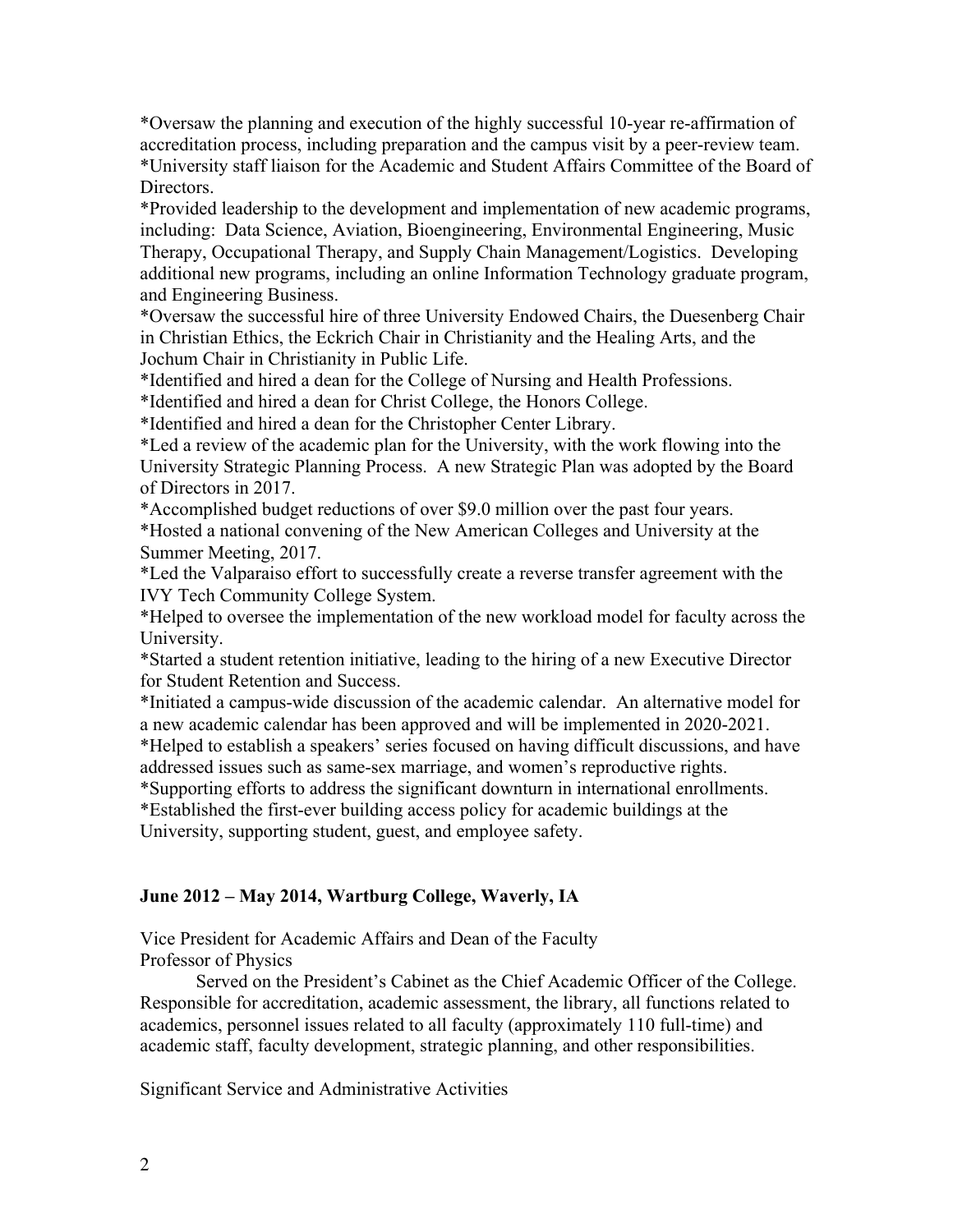\*Ex-Officio member of the Appointment, Rank, and Tenure Committee, the Faculty Council, the Faculty Development Committee, the Educational Policies Committee, and the General Education Committee.

\*Member of the President's Cabinet, the senior leadership team for the college, the Mission Effectiveness Committee, the Admissions and Scholarship Committee, and various special committees and task forces.

\*Co-chair of the Student Development Plan Task Force.

\*Member of the Planning group for a German Institute at Wartburg College.

\*Coordinated new program development, including a post-baccalaureate leadership certificate, and a public health major.

\*Led development and implementation of cooperative programs with Deutsche Welle Academy and Bonn-Rhein-Sieg University of Applied Sciences, Bonn, Germany.

\*Oversaw re-alignment of reporting lines for the Registrar's Office, which moved into the academic affairs area.

\*Led the successful application of Wartburg College to the Academy for the Assessment of Student Learning, Higher Learning Commission.

\*Created a Director of Assessment Position, a Music Tours Coordinator, and a College Sponsored Programs position.

\*Supervised a new Pre-Law Coordinator position and programs.

\*Provided guidance to the re-launch of the Scholars Program, the Wartburg College Honors program.

\*Led the academic affairs effort to reallocate funds within the college budget, including making cuts in the academic affairs area.

\*Coordinated the development of a comprehensive educational technology plan for Wartburg College.

\*Supported the reaccreditation process for our Social Work Program.

\*Facilitated a reorganization of the librarians and library staff.

\*Led a group that explored an early childhood development program.

\*Supported the Advancement Office in a focused technology initiative.

\*Member of a group that reviewed and implemented a new travel insurance program for our study-abroad students and faculty.

\*Involved in campus master planning activities.

\*Worked with the relevant faculty committee to review the sabbatical program with the goal of improving the quality of sabbaticals.

# **June 2008 – May 2012, Taylor University, Upland, IN**

Inaugural Dean, School of Natural and Applied Sciences Professor of Physics

Responsible for oversight of the School of Natural and Applied Sciences, including six academic departments and two independent centers. Responsible for administering the financial, personnel, assessment, long-term planning, facilities, scheduling,

organizational, and curricular areas of the School. Taught one course per year and performed service to the university and community.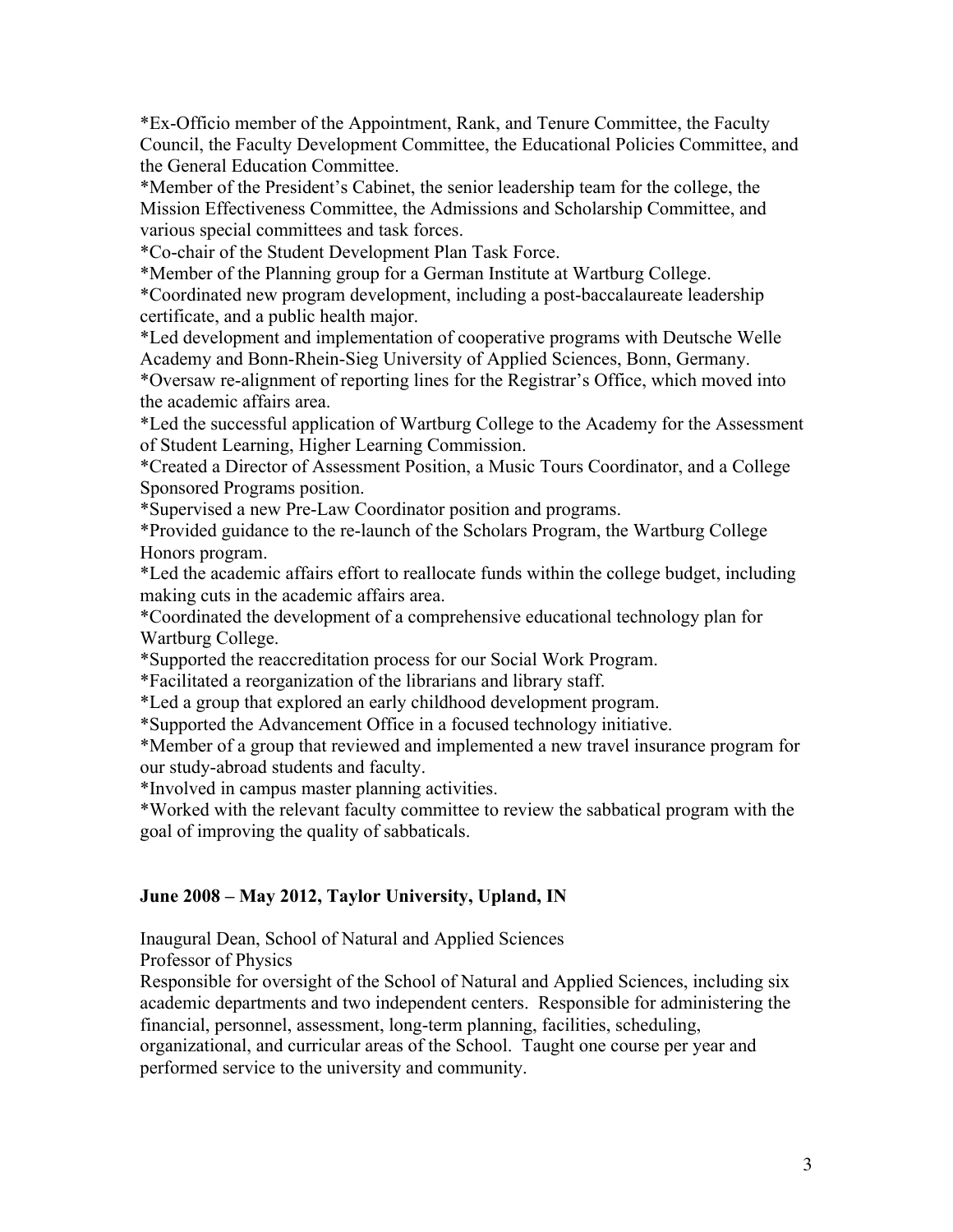Significant Service and Administrative Activities:

\*Chair of New Science Building Work Group, July 2008 – May 2012. I had primary responsibility for the program aspects of the new Science Learning Center and fulfilled the role of building shepherd for the new Science Learning Center, having acted as the contact for all faculty, student, and staff input about the building project. Building construction initiated June 2010 and completed in May 2012.

\*Member of the Strategic Initiatives Review, or SIRv, a group of 12 senior administrators that worked directly with the University President on strategic initiatives, September 2011- May 2012.

\*Member of the university Teacher Education Committee, August 2008 – June 2009.

\*Member of the university Community Life Committee, August 2010 – May 2011.

\*Member of the University Assessment Council, August 2008 – May 2012

\*Member of the Provost's Council, August 2008 – May 2012.

\*Member of the University Deans' Council, June 2008 – May 2012.

\*Member of the University Planning Council, June 2008 – May 2012.

\*Member of the ABET Oversight Committee for ABET accredited engineering programs, June 2008 – May 2012.

\*Member of the School of Natural and Applied Sciences Curriculum Management Committee, June 2009 – May 2012.

\*Member of the Online Mediated Instructional Taskforce, 2008 - 2009.

\*Member of the TUOnline Review Taskforce, December 2010 – May 2012.

\*Member of the General Education Revision Taskforce, January 2011 – May 2012.

\*Member of the University Financial Sustainability Taskforce, April 2010 – September 2010.

\*Instituted and organized a Scholars' Lunch program in which faculty of the School of Natural and Applied Sciences gathered monthly for lunch to learn about the scholarship of colleagues.

\*Facilitated the renaming of the School of Natural Sciences to the School of Natural and Applied Sciences.

\*Initiated the Distinguished Faculty Lecture, to recognize outstanding scholarship, and the Teaching Excellence Award in the School of Natural and Applied Sciences. \*Initiated the School of Natural and Applied Sciences Newsletter.

# **July 2004 – May 2008, Eastern Kentucky University, Richmond, KY**

July 2007 – May 2008, Professor of Physics and Chair, Department of Physics and Astronomy, tenured

July 2004 – June 2007, Associate Professor of Physics and Chair, Department of Physics and Astronomy, tenured

Responsible for administering the Department of Physics and Astronomy, including financial, personnel, assessment, long-term planning, facilities, scheduling,

organizational and curricular areas. Taught a variety of courses and performed service to the university and community. Continued an active program of research involving undergraduate students.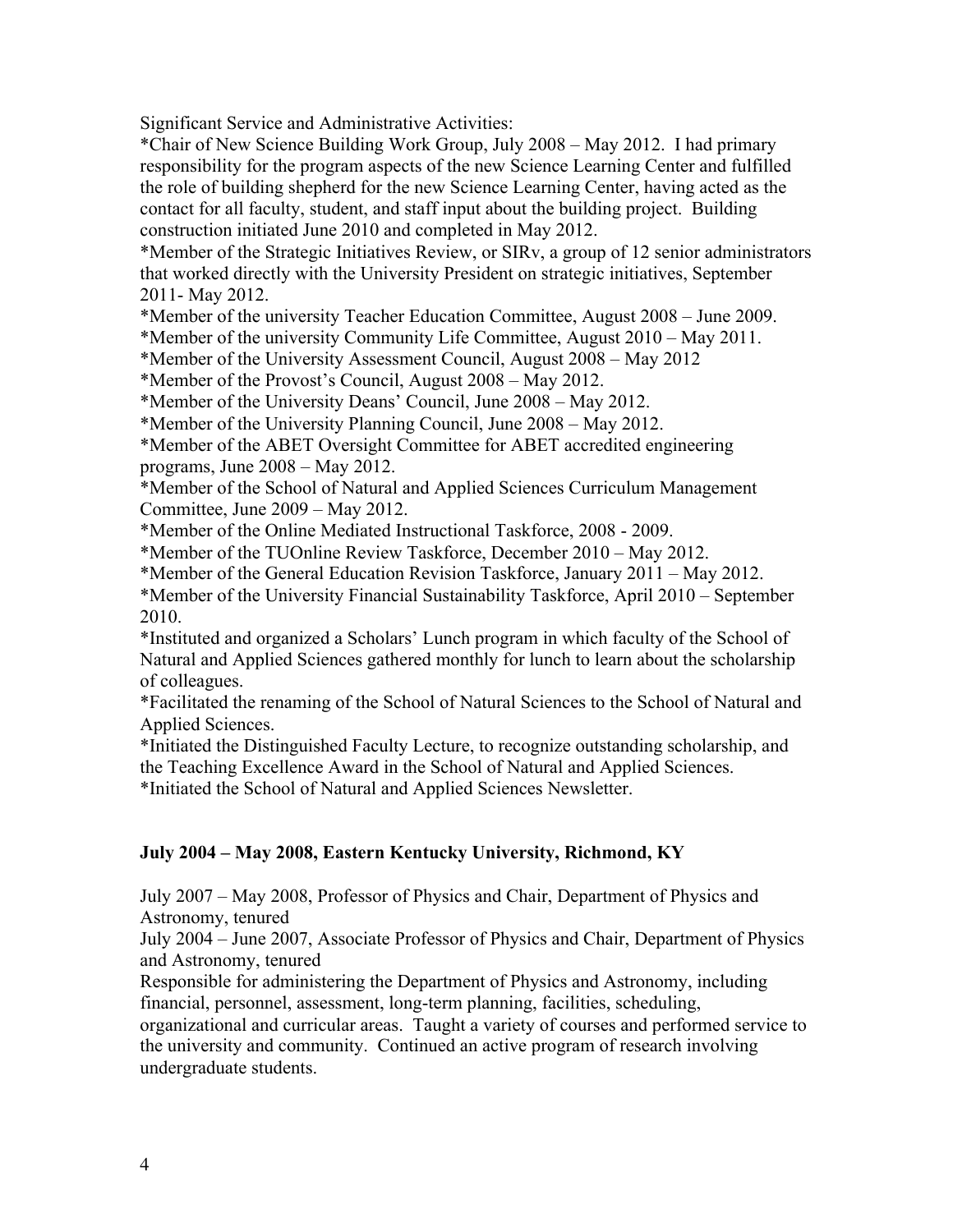Significant Service and Administrative Activities:

\*Chair of the EKU Chairs Association, 2007-2008. The Chairs Association was the organization for the chairs of the academic programs and departments across the university, with approximately 35 members. The position was filled by election by the members of the association.

\*Chair-elect of the EKU Chairs Association, 2006-2007.

\*Member of the Search Committee for the Dean of the College of Arts and Sciences, 2007. Appointed by the Provost.

\*Member of the Provost's Council, 2007-2008. This body was the senior administrative group for academic affairs at the university.

\*Project Partner with the Director of Women's Studies for the Recruitment and Retention of Women in Science Project, 2006-2008.

\*Member of the Search Committee for the Chair of the Department of English and Theatre, 2006-2007. Appointed as the outside member by the Dean of the College of Arts and Sciences. Search was successful after a failed search the previous year.

\*Member of the Planning Committee for the New Science Building, 2005-2008.

\*Member of New Science Building Planning Group, 2004-2005.

\*Member of the College Curriculum Committee, 2004 -2007.

\*Member of College Safety Committee, 2004-2006.

\*Member of the University Intellectual Property Committee, 2004-2008.

\*Member of the University General Education Committee, 2005-2008.

\*Wrote the Department of Physics and Astronomy Hiring Procedure, September 2004.

\*Wrote the Department of Physics and Astronomy Promotion and Tenure Guidelines,

2004-2006. Coordinated with the members of the department in revising and enhancing the guidelines. The guidelines, with criteria, were adopted in the spring of 2006. \*Wrote the departmental Institutional Effectiveness Annual Report, 2004, 2005, 2006,

2007.

\*Wrote the first departmental strategic plan, 2004. Plan was in effect from 2004-2005. Obtained feedback and assistance from department members in achieving final form of the plan. This plan and successive plans represented the first comprehensive assessment plan for departmental programs.

\*Wrote the departmental strategic plan for the 2006-2010 planning cycle, 2006. Obtained feedback and assistance from department members in achieving final form of the plan. \*Revised the departmental mission statement, Fall 2004. Worked with members of the department to revise the statement.

\*Wrote the vision statement for the department for planning related to the new science building, 2004.

\*Writing the Program Review Report for the Physics/Teaching, B. S. program, Fall 2007. \*Wrote the Program Review Report for the Physics, B. S. program, Fall 2005.

\*Wrote the Program Review Report for the Science for Engineering A. S. program, Fall 2005.

\*Composed departmental response to Council on Postsecondary Education directive concerning potential program elimination and alteration, November 2004.

\*Prepared a position description for the Coordinator of Laboratory Equipment position, 2005.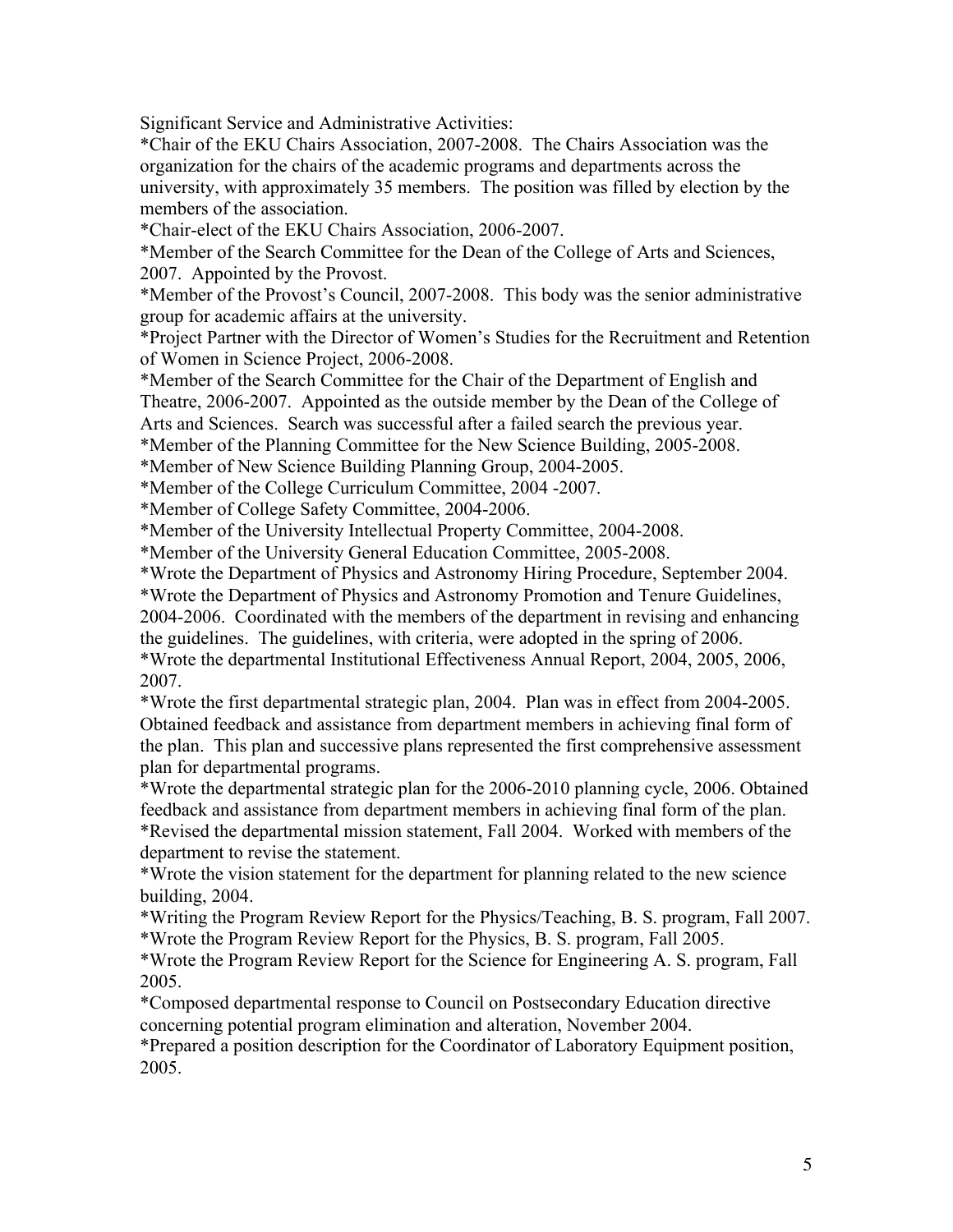\*Chair of the Search Committee for two tenure-track faculty members; both positions were filled with the first women ever hired in the department in tenured or tenure-track faculty positions.

\*Member of the Council on Postsecondary Education Committee for the Engineering Pipeline in Kentucky, Spring 2005-2007. This group was a state-wide committee and I was one of two EKU representatives on this committee.

## **June 2000 – June 2004, United States Naval Academy, Annapolis, MD**

August 2003 – June 2004, Associate Professor of Physics, Physics Department, tenured June 2000 – August 2003, Assistant Professor of Physics

Responsible for teaching both advanced undergraduate courses in physics and general education courses in physics. Conducted research in cooperation with a group at the Naval Research Laboratory, Washington, DC and a group at the Max Born Institute, Berlin, Germany. Served on committees at various levels at the Naval Academy. Served as an academic advisor.

Significant Service and Administrative Activities:

\*Coordinated the move of an advanced teaching laboratory into a temporary space during an extensive renovation of existing spaces, 2003.

\*Coordinator of the Departmental Senior Capstone Writing Assignment, 2002-2004. Redesigned the entire assignment to include a wider contribution from a variety of faculty in guiding and assessing student work, working toward a full mentoring model. \*Plebe, First-Year, Academic Advisor, 2002-2004. Plebe academic advisors undergo special training and are involved in many aspects of the first-year experience for students at the USNA.

\*Introduced a Physics in Context experience in a senior physics course. Students explored the efforts of German scientists to develop an atomic weapon during WW II and completed oral and written reports concerning the intent of the scientists and the role of ethics in scientific research, 2001, 2002.

\*Developed a proposal for a Photonics Track within the Physics major program, 2001- 2003.

\*Departmental representative to Academy-wide Assessment Planning and Implementation Meetings and related activities along with the department chair, 2001- 2004. Helped the department to develop an assessment plan.

\*Facilitator at the Senior Capstone Character Development Series for the USNA, 2002- 2003.

\*Co-Founder of the Photonics and Information Sciences Center at the USNA, 2001-2004. Organized the colloquium series for the center and helped to develop funding proposals for the center.

\*Member of the USNA Faculty Senate, 2002-2004. One of three senators elected from the 33-person department. Re-elected in 2003.

\*USNA liaison to the Council on Undergraduate Research, 2001-2004.

\*Member of Carnegie Foundation Group on the Scholarship of Teaching and Learning, including sponsoring of guest speakers, 2000-2001.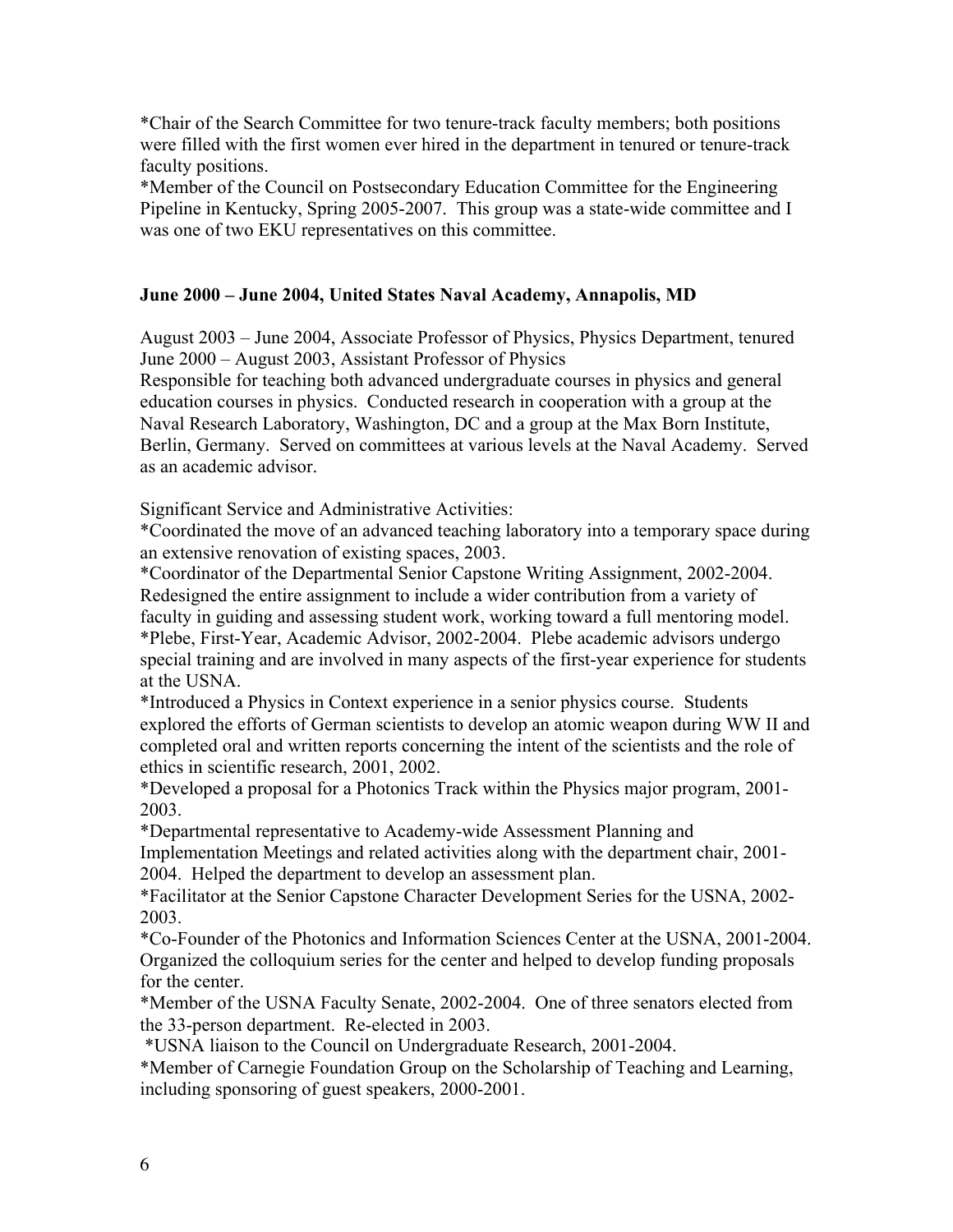\*Member of Departmental Curriculum Review Committee for the Physics of the Atom Sequence, 2000-2003.

\*Member of the Space Committee for the Building Renovation for the Physics Department, 2000-2004. Involved in the design and development of an advanced physics teaching laboratory.

# **September 1998 – May 2000, Houghton College, Houghton, NY**

September 1999 – May 2000, Associate Professor of Physics, Director of Physics and Earth Science Programs, Department of Physics and Earth Science September 1998 – August 1999, Assistant Professor of Physics Responsible for teaching both advanced undergraduate courses in physics and general education courses in physics and earth science. Directed the 3-2 engineering program at Houghton College. Conducted research involving undergraduates. Served on college and departmental committees. Served as an academic advisor. Carried out various departmental administrative duties including oversight of curriculum development, budget, course scheduling, student recruiting, and interdepartmental coordination.

Significant Service and Administrative Activities:

\*Director of Physics and Earth Science Programs, 1999-2000. Responsible for curriculum development, scheduling, faculty evaluations, budgeting and expenditures, program development.

\*College Curriculum Review Committee, 1999-2000.

\*College Enrollment Management Council, 1999-2000.

\*Carnegie Teaching Academy, 1998-2000.

\*Co-Chair First-Year Science and Technology Honors Program Task Force, 1999-2000.

\*Created the first service learning course in the Department of Physics and Earth Science. \*Established a Dual-Degree Engineering program with Washington University, St. Louis, MO, 1999.

# **September 1995-May 1998, Buena Vista University, Storm Lake, IA**

Assistant Professor of Physics, Physics Program, School of Science Responsible for teaching both advanced undergraduate courses in physics and general education and introductory courses in physics, math, and astronomy. Acted as Freshman Seminar Director and Freshman Advisor. Conducted research involving undergraduates. Served on university committees. Conducted extensive community outreach.

Significant Service and Administrative Activities:

\*Chair of the BVU Alcohol and Drug Policy Review Task Force, 1997-1998. We successfully completed the first significant revision of the statement in a number of years. \*Member of the BVU Freshman Year Experience and Advising Task Force. The task force was appointed by the President, and we spent the year reviewing the Freshman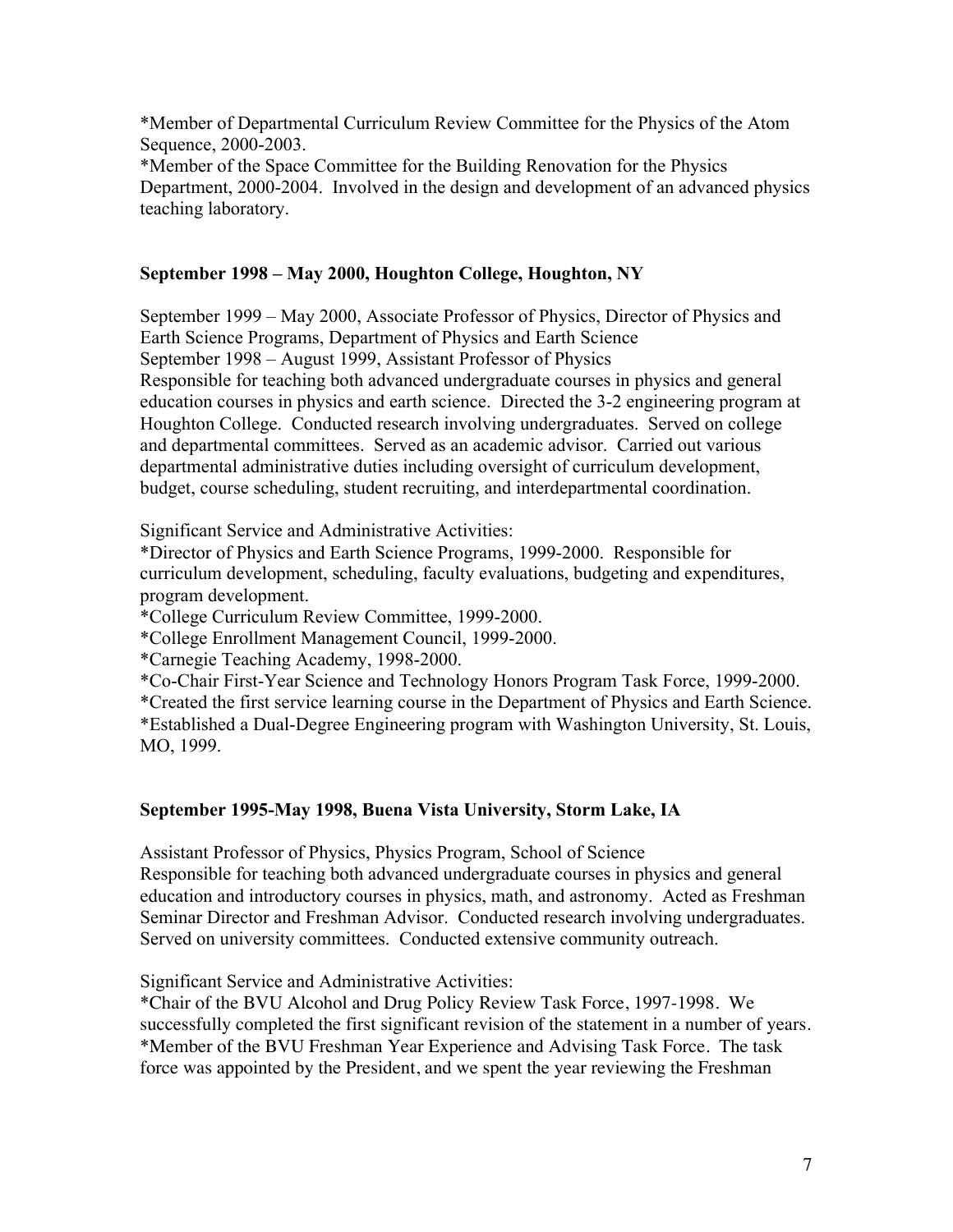Year Experience and Advising with special emphasis on assessment and programming, 1997-1998.

\*Created, organized and oversaw the Storm Lake Microclimate Research Project in conjunction with BVU students and 5 area K-12 teachers and their students.

Approximately 10 BVU students and 140 K-12 students were involved.

\*Reviewed grant proposals submitted to the Iowa Science Foundation, 1997.

\*Appointed and served as a member of the Recognition and Awards Committee of the Iowa Academy of Science, 1997-1998.

\*Member of the Student Services Committee of the Faculty Senate, 1996-1998.

\*Member of the BVU Mission and Mission Statement Committee, 1996-1997.

\*Faculty advisor for the Buena Vista University Science Club, 1996-1997.

\*Organized an advanced Amusement Park Physics program, May 1997.

\*Co-Organized a Girl Scout Badge Day Event for area Girl Scout Troops. 1996, 1997.

\*Member of a theme-level program committee for ACES events, 1995-1996. ACES events were university-wide special events designed for students and community members.

### **September 1992–May 1995, Whitworth College, Spokane, WA**

Assistant Professor of Physics and Pre-engineering Coordinator, Physics Department Visiting Professor in the Lindaman Chair of Communication, Technology and Change Responsible for teaching both advanced undergraduate courses in physics and chemistry, and general education courses in physics and astronomy. Directed the 3-2 engineering program at Whitworth College. Research involving undergraduates was developed. Service on college and departmental committees was carried out. Served as a freshman advisor.

Significant Service and Administrative Activities:

\*Member search committee, Mathematics Department, Whitworth College, 1995.

\*Member search committee, Lindaman Chair of Science, Technology and Change, 1995.

\*Member search committee, Chemistry Department, Whitworth College, 1994.

\*Initiated and completed new Dual-Degree Engineering Program with Seattle Pacific University, 1995.

\*Member of the Spokane Economic Development Council, High Technology Committee, 1992-1994.

\*Member of the Manufacturing Design Curriculum Advisory Committee, University High School, Central Valley School District, Spokane County, WA, 1992-1995.

\*Member of Science and Technology Curriculum Review Committee for Central Valley High School, Central Valley School District, Spokane County, WA, 1992-1993.

\*Member of Program Committee for the Initiatives in Technology Series of the Spokane Intercollegiate Research and Technology Institute (SIRTI, www.sirti.org), Spokane, WA, 1992-1994. Helped to organize the first conference on the internet for businesses and other constituencies in Spokane.

\*Member of the Intellectual Property Protection Committee of the Spokane Intercollegiate Research and Technology Institute, Spokane, WA, 1994-1995.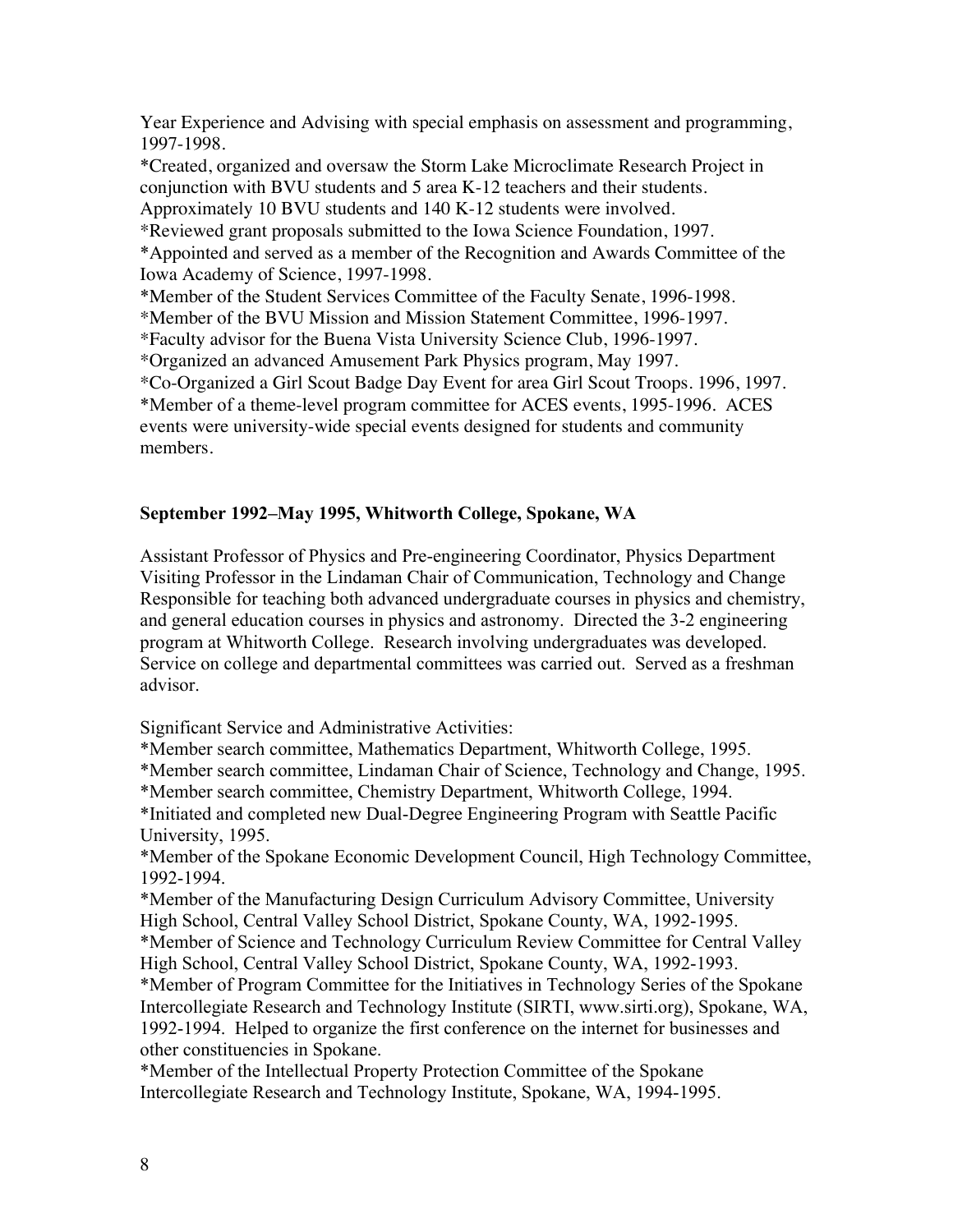\*Member of Evaluation Committee to consider funding of proposals to the Spokane Intercollegiate Research and Technology Institute, Spokane, WA, 1994-1995. \*Member of Manufacturing Technology Center Task Force for the Advisory Council of the Spokane Intercollegiate Research and Technology Institute, 1993-1994. \*Board Member of the Washington State Science Olympiad and Co-Director of the 1995 Eastern Regional Washington State Science Olympiad Tournament, 1994-1995. Organized and oversaw the first regional science Olympiad held at Whitworth College, involving over 300 students and 40 volunteers. Worked with local corporations to obtain donations and support.

\*Appeared as a science resource on local radio KXLY, AM 920.

\*Hosted representatives from Jilin Teachers College, Jilin, China.

\*Director of Arbitration at the Washington State Science Olympiad, Cheney, Washington, 1998.

\*Coordinated Science Program for 600 students at Sunrise Elementary School, Spokane Valley School District, 1995.

### **August 1991 - May 1992, Saint John Fisher College, Rochester, NY**

Adjunct Assistant Professor of Physics, Physics Department

Responsible for two courses each semester. One course each semester was a year-long General Physics course for non-majors. Other courses were Statics and the Strength of Materials for physics majors.

#### **November 1991-December 1991, University of Rochester, Rochester, NY**

Postdoctoral Research Position, Dr. Carlos Stroud, Supervisor Conducted theoretical research with a research group.

# **May 1984-October 1991, University of Rochester, Rochester, NY**

Optics Department, Dr. Carlos Stroud, Advisor

Member of research group, concentrating on theoretical studies in Quantum Optics. Specific work included studies of quantum/classical correspondences in hydrogenic systems and the study of coherent optical and electronic processes in semiconductor systems, particularly in quantum wells and multiple quantum wells. Thesis work was in coherent and cooperative effects in optically excited semiconductors.

#### **January - December 1984, University of Rochester, Rochester, NY**

Optics Department

Teaching assistant for graduate level courses. Conducted review sessions and supplementary lectures, prepared solution sets, graded problem sets.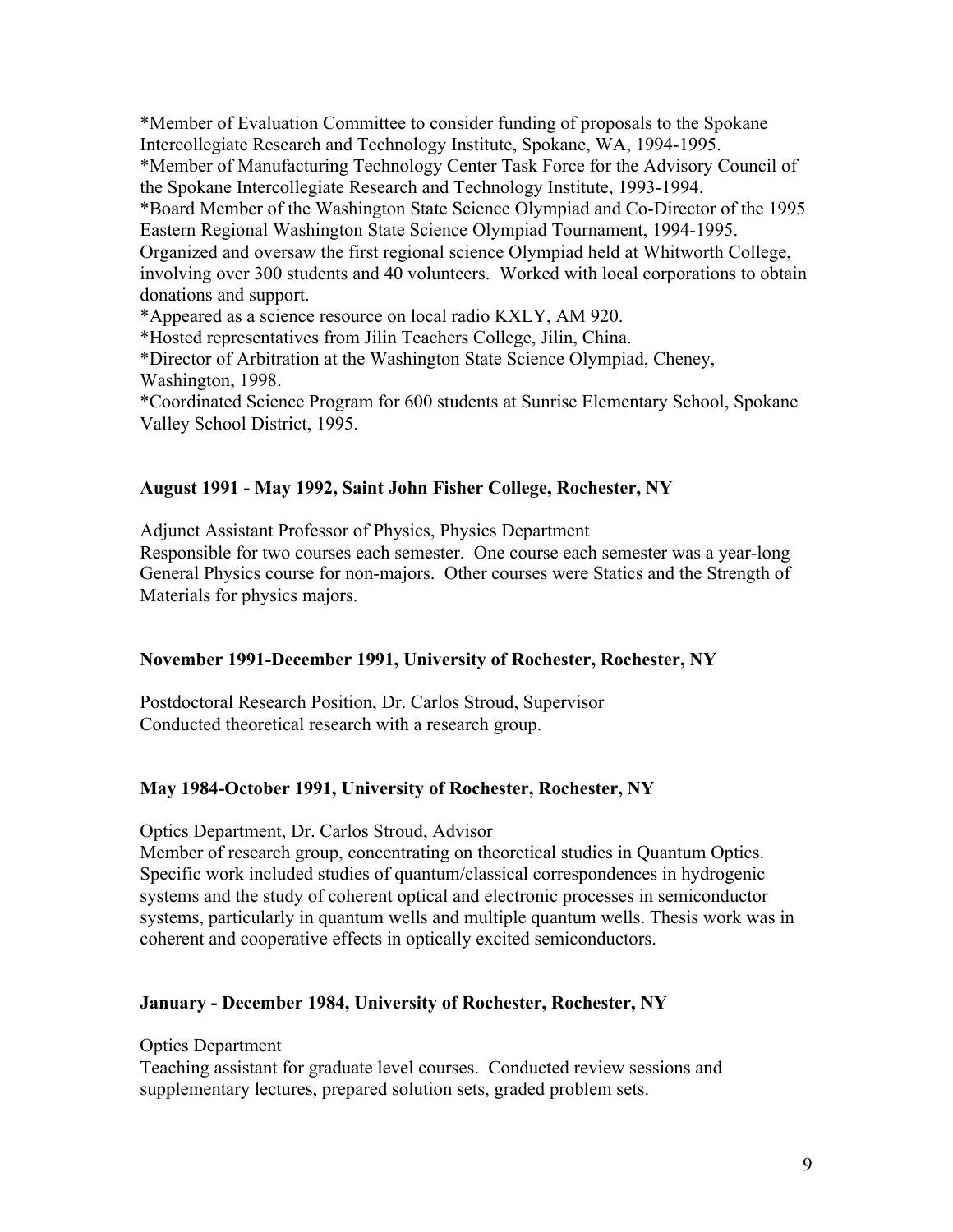#### **May-August 1983 and 1984, Eastman Kodak Company, Rochester, NY**

Worked in a Summer Internship Program as an Engineer in the Optical Engineering Department and Optical Development Group. Work included computer program development for modeling optical systems and designing and building optical testing devices.

### **Sept. 1982-May 1983, University of Rochester, Rochester, NY**

Math Department Worked as a Teaching Assistant. Conducted a review session for about 20 students, graded assignments and wrote and gave weekly quizzes.

### **PEER-REVIEWED PUBLICATIONS**

(\* indicates undergraduate co-author)

"When Two Balls Are Just One," Christopher W. Kulp, Mark L. Biermann, Timothy Howard\*, and Kurtis Klingenberg\*, The Physics Teacher, **46**, March, 168-170, (2008).

"Processing-induced strains at solder interfaces in extended semiconductor structures," Mark L. Biermann, Daniel T. Cassidy, Tran Quoc Tien and Jens W. Tomm, The Journal of Applied Physics, **101**, #11, 114512, (2007).

"Strain Relaxation and Defect Creation in Diode Laser Bars," Jens W. Tomm, Tran Quoc Tien, Myriam Oudart, Julien Nagle, and Mark L. Biermann, Materials Science in Semiconductor Processing, **9**, #1-3, 215-219, (2006).

"Strain Relaxation, Band Structure Deformation, and Optical Absorption in Micromachined Semiconductor Heterostructures," T. H. Stievater, W. S. Rabinovich, D. Park, Peter G. Goetz, J. B. Boos, D. S. Katzer, M. L. Biermann, and S. Kanakaraju, Journal of Applied Physics, **97**, #11, 114326, (2005).

"Piezoelectricity in (100) III-V Semiconductors," T. H. Stievater, W. S. Rabinovich, D. Park, J. B. Boos, M. L. Biermann, S. Kanakaraju, and L. C. Calhoun, *CLEO/IQEC and PhAST Technical Digest* on CD-ROM (The Optical Society of America, Washington, DC, 2005).

"Using Local Band Structure to Image Strain in Semiconductor Microstructures," T. H. Stievater, W. S. Rabinovich, D. Park, Peter G. Goetz, J. B. Boos, D. S. Katzer, and M. L. Biermann, Applied Physics Letters, **86,** 111915, (2005). Reprinted in the Virtual Journal of Nanoscale Science and Technology, **11**, #11, March 21, 2005.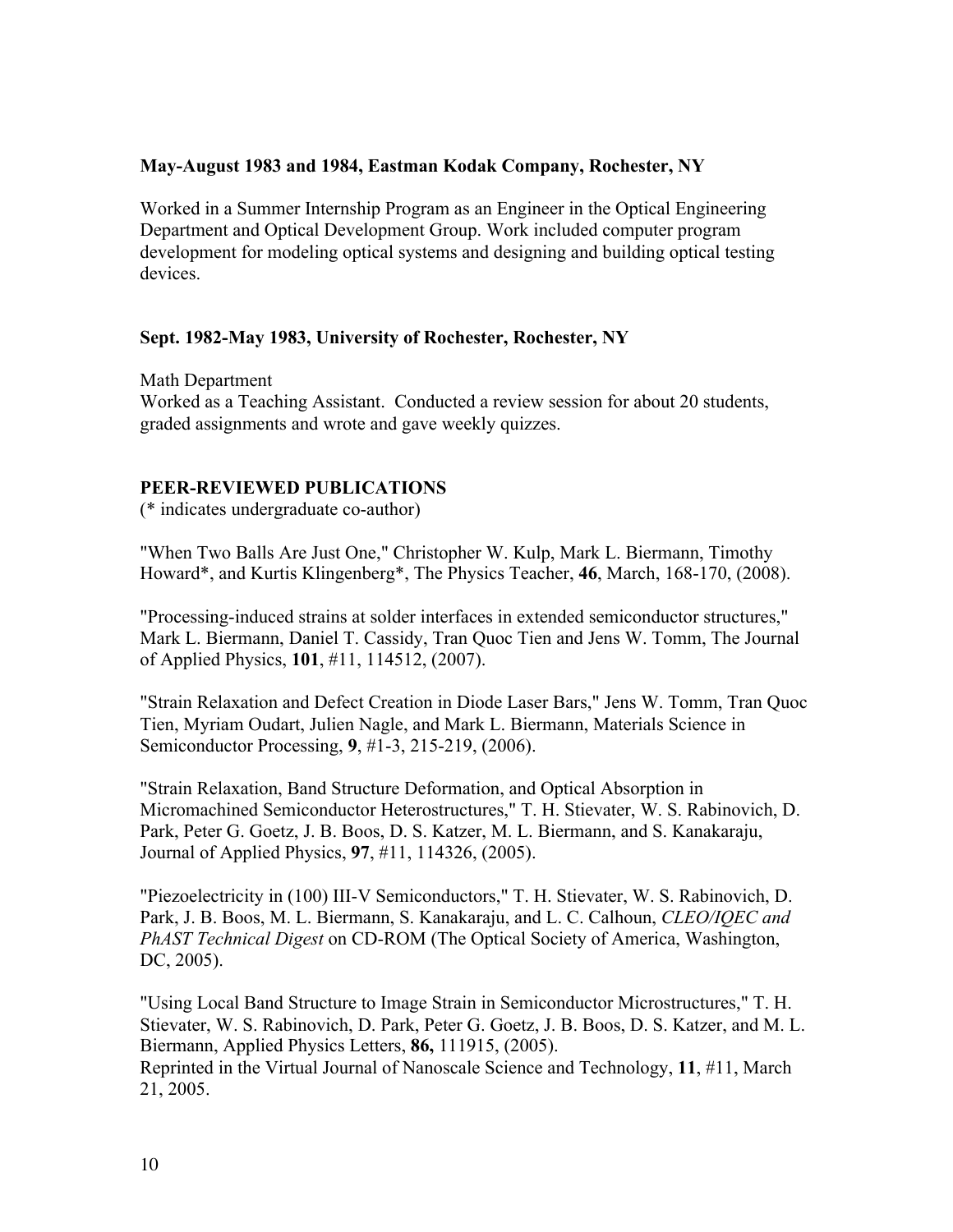"Relaxation of Packaging-Induced Strains in AlGaAs-Based High-Power Diode Laser Arrays," Tran Quoc Tien, Axel Gerhardt, Sandy Schwirzke-Schaaf, Jens W. Tomm, Jens Biesenbach, Holger Muntz, Myriam Oudart, Julien Nagle and Mark L. Biermann, Applied Physics Letters, **86**, 101911, (2005).

"Spectroscopic analysis of external stresses in semiconductor quantum-well materials," Jens W. Tomm, Mark L. Biermann, M. O. Manasreh, B. S. Passmore, A. Gerhardt, and Tran Q. Tien, Materials Research Society Symposium Proceedings Series, **829**, (2004).

"Spectroscopic method of strain analysis in semiconductor, quantum-well devices," Mark L. Biermann, Steven Duran\*, Kelsey Peterson\*, Axel Gerhardt, Jens W. Tomm, Artem Bercha and Witold Trzeciakowski, Journal of Applied Physics **96**, 4056-4065, (2004).

"Quantitative Spectroscopic Strain Analysis of AlGaAs-Based High-Power Diode Laser Devices," J. W. Tomm, A. Gerhardt, Mark L. Biermann, J. P. Holland\*, Eur. Phys. J. Appl. Phys. **27**, 461-464, (2004).

"Device deformation during low-frequency pulsed operation of high-power diode bars," Axel Gerhardt, Fritz Weik, Tien QuocTran, Jens W. Tomm, Thomas Elsaesser, Jens Biesenbach, Holger Müntz, and Gabriele Seibold, Mark L. Biermann, Martin Behriger and Johann Luft, Applied Physics Letters **84**, 3525-3527, (2004).

"Laterally Patterned Band Structure in Micromachined InGaAs," T. H. Stievater, W. S. Rabinovich, D. Park, P. G. Goetz, J. B. Boos, D. S. Katzer, and M. L. Biermann, *CLEO/IQEC and PhAST Technical Digest* on CD-ROM (The Optical Society of America, Washington, DC, 2004), CTUF5.

"Dependence on intrinsic strain of packaging-induced strain in quantum-well laser diodes," Mark L. Biermann, Steven Duran\*, Jens W. Tomm, Axel Gerhardt, and Dirk Lorenzen, *CLEO/IQEC and PhAST Technical Digest* on CD-ROM (The Optical Society of America, Washington, DC, 2004), CTuP3.

"Laterally Patterned Bandstructure in Micromachined Semiconductors," T. H. Stievater, W. S. Rabinovich, J. B. Boos, D. S. Katzer, and Mark L. Biermann, Applied Physics Letters **83**, 4933-4935, (2003).

"Characterization of Optical Anisotropy in Quantum Wells Under Compressive, Anisotropic In-Plane Strain," Mark L. Biermann, Matthew Walters\*, James Diaz-Barriga\* and W. S. Rabinovich, Journal of Physics D: Applied Physics **36**, 2446-2450, (2003).

"Cat's Eye Quantum Well Modulating Retroreflectors for Free-Space Optical Communications," William S. Rabinovich, Peter G. Goetz, Rita Mahon, Eugene Waluschka, K. S. Katzer, Steven C. Binari, Mark L. Biermann and G. C. Gilbreath, Free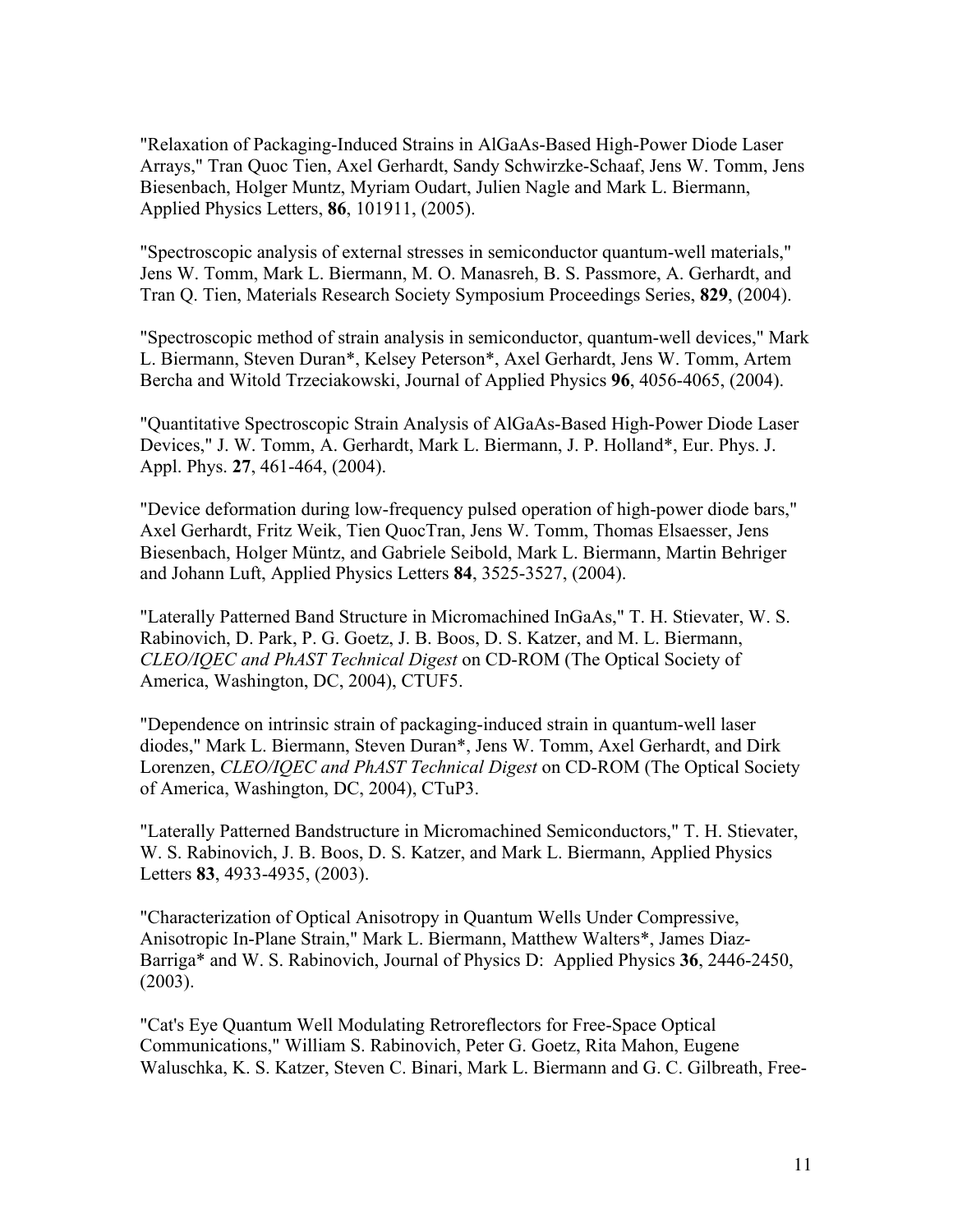Space Laser Communication Technologies, XV, Proceedings of SPIE -- Vol. 4975, G. Stephen Mecherle, Editor, p. 92-102, (July 2003).

"Laterally Patterned Bandstructure and Surface-Normal Anisotropy in Micromachined (001) InGaAs Multiple Quantum Wells," T. H. Stievater, W. S. Rabinovich, J. B. Boos, D. S. Katzer, and Mark L. Biermann, Integrated Photonics Research Topical Meeting, 2003, Technical Digest Series, (Optical Society of America, Washington, DC 2003).

"An Optical Method for Determining Strain Anisotropy in Quantum Wells," Mark L. Biermann, James Diaz-Barriga\*, and W. S. Rabinovich, Applied Optics **42**, 3558-3563, (2003).

"Quantitative Strain Analysis in AlGaAs-Based Devices," Jens W. Tomm, Axel Gerhardt, Roland Muller, Mark L. Biermann and Joseph P. Holland\*, Dirk Lorenzen, Eberhard Kaulfersch, Applied Physics Letters **82**, 4193-4195, (2003).

"Modeling of Packaging-Induced Strains in Quantum-Well Laser Diodes," Mark L. Biermann, Joseph P. Holland\*, Jens W. Tomm, Axel Gerhardt, and Dirk Lorenzen, *Trends in Optics and Photonics (TOPS)* **59**, *Conference on Lasers and Electro-Optics (CLEO 2003)*, Technical Digest, (Optical Society of America, Washington, DC, 2003).

"Enhanced Optical Polarization Anisotropy in Quantum Wells Under Anisotropic Tensile Strain," Mark L. Biermann, James Diaz-Barriga\*, and W. S. Rabinovich, IEEE J. of Quantum Electron. **39**, 401-403, (2003).

"Double Polarization Anisotropy in Asymmetric, Coupled Quantum Wells Under Anisotropic, In-Plane Strain," Mark L. Biermann and W. S. Rabinovich, Opt. Express **10**, 1105-1110 (2002).

"Wien's Law and The Temperature of the Sun," Mark L. Biermann, Debora Katz, Robert Aho\*, James Diaz-Barriga\* and Jerome Petron\*, The Physics Teacher, **40**, 398, (2002).

"Design and Analysis of a Diffraction Limited Cat's-Eye Retroreflector," Mark L. Biermann, W. S. Rabinovich, Rita Mahon and G. C. Gilbreath, Optical Engineering, **41**, 1655, (2002).

"Valence Subbands in  $Ga_{1-x}In_xAs/Ga_{1-y}Al_yAs$  Quantum Wells Under In-Plane Biaxial and Uniaxial Strain," Mark L. Biermann and W. S. Rabinovich, *Trends in Optics and Photonics (TOPS)* **58**, *Quantum Electronics and Laser Science Conference (QELS 2002)*, Technical Digest, (Optical Society of America, Washington, DC, 2002), 208.

"Using the GPS to Determine the Size of Earth," Mark L. Biermann and Nicholas A. Nelson\*, The Physics Teacher, **38**, 360, (2000).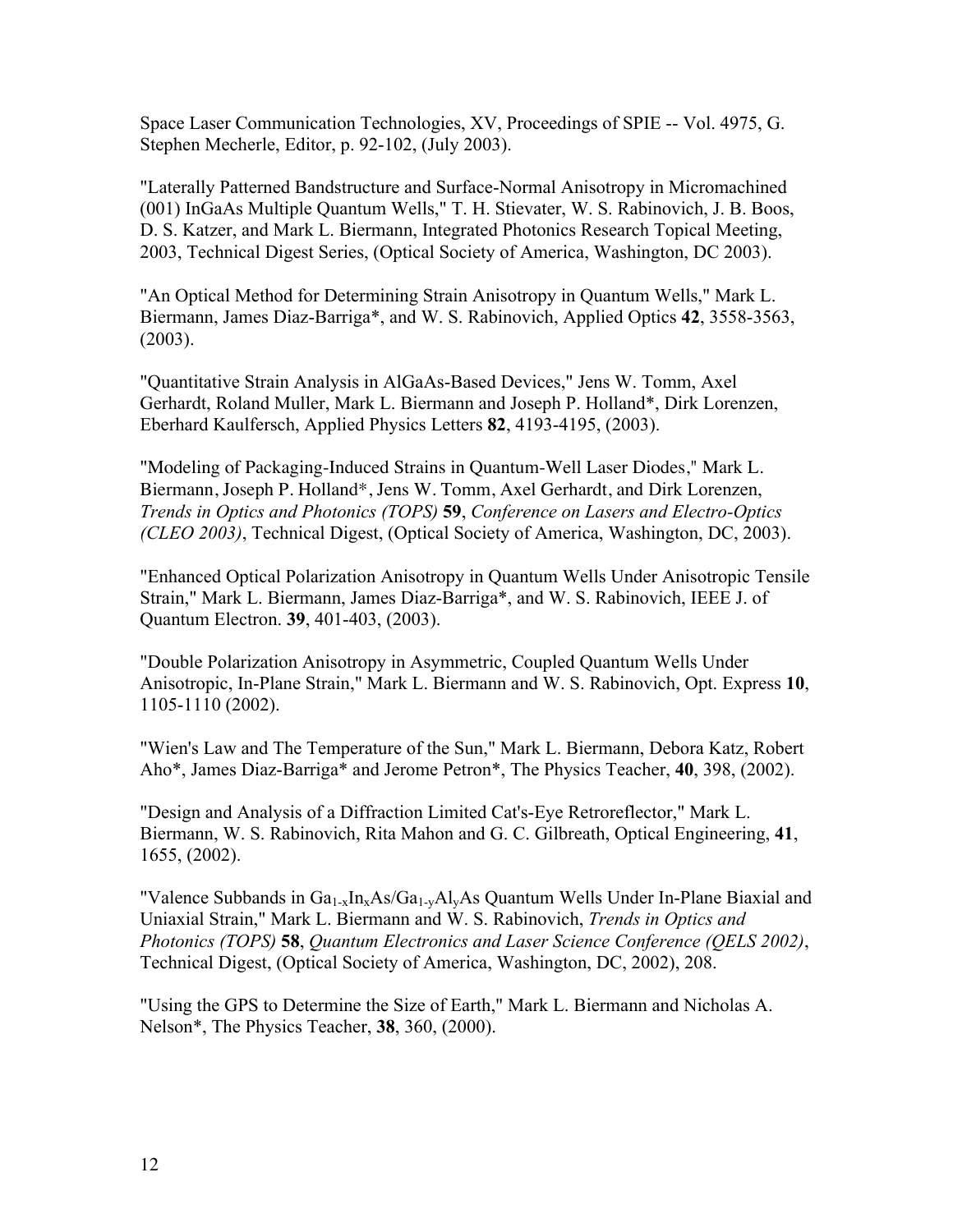"Accuracy of Global Positioning System Receivers," Lois A. A. Biermann, Rebecca J. Daws\*, Helen A. Schumacher\*, and Mark L. Biermann, The Physics Teacher, **36**, 158 (1998).

"Image Quality and Simplicity in Basic Holography," Mark L. Biermann and Brent L. Hild\*, The Physics Teacher, **35**, 408 (1997).

"When the *f*/# is Not the *f*/#," Mark L. Biermann and Lois A. A. Biermann, The Physics Teacher, **34**, 312 (1996).

"A Wave Packet Theory of Coherent Carrier Dynamics in a Semiconductor Superlattice," Mark L. Biermann and C.R. Stroud, Jr., Physical Review B, **47**, 3718 (1993).

"Wave Packets in a Semiconductor Superlattice," Mark L. Biermann and C.R. Stroud, Jr., Appl. Phys. Lett. **58**, 2279 (1991).

"Wave Packets in a Semiconductor Superlattice," Mark L. Biermann and C.R. Stroud, Jr., Integrated Photonics Research, 1991, Technical Digest Series, (Optical Society of America, Washington, DC 1991), 110.

"Behavior of Zone-Center, Subband Energies in Narrow, Strongly Coupled Quantum Wells," Mark L. Biermann and C. R. Stroud, Jr., Appl. Phys. Lett. **58**, 505 (1991).

# **BOOK CHAPTERS CONTRIBUTED**

"Teaching, Research, Service, and Your Life: A Balancing Act," chapter contributed to the book *How to Get Started in STEM Research with Undergraduates* from the Council on Undergraduate Research, Merle Schuh, editor, published April 2013.

"A Research Course Designed for First Year Students: A Retention, Recruiting and Learning Tool Using Undergraduate Research," chapter contributed to the book *Broadening Participation in Undergraduate Research: Fostering Excellence and Enhancing the Impact* from the Council on Undergraduate Research, Jodi L. Weseman and Mary Boyd, editors; published May 2009.

"Quantum-Well Laser Array Packaging." J. W. Tomm, J. Jimenez, eds., book published by McGraw Hill Professional Publishers; contributor to one of the chapters in the book; November 2006.

# **PUBLICATIONS, NON-PEER-REVIEWED**

"How Bad Photographs Can Provide Good Optics Education Opportunities," Mark L. Biermann, OPN: Optics and Photonics News, **12**, #5, 20 (2001).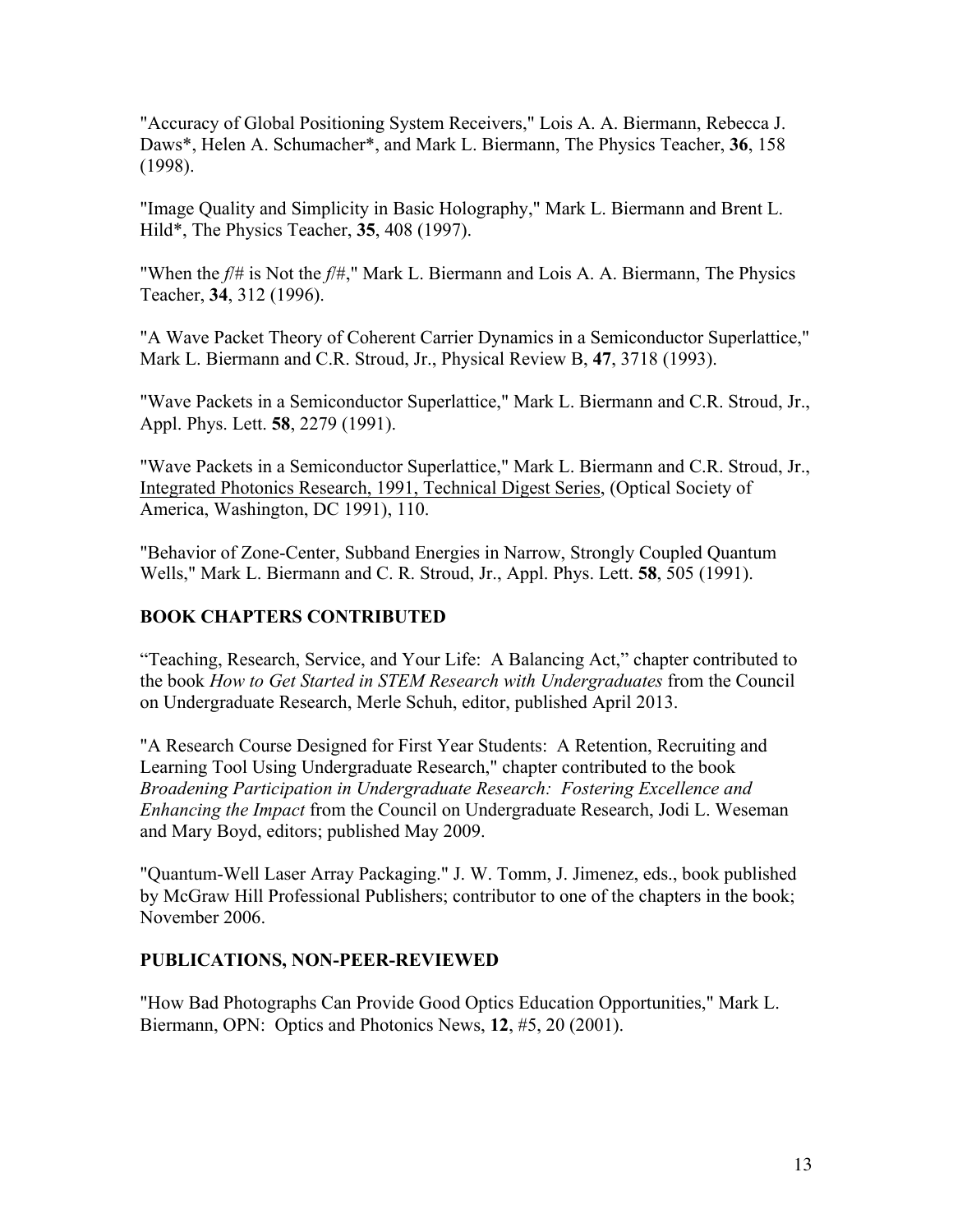"A Temperature and Wind Research Project Involving Elementary Through Undergraduate Students," Mark L. Biermann, Colleen Burrichter\*, and Helen Schumacher\*, Iowa Technical Journal, National Weather Service, **6**, #2 (1998).

"Clarity, Reality, and the Art of Photography," Mark L. Biermann, Quantum, **6**, # 1; 26 (1995).

# **PRESENTATIONS**

(\* indicates undergraduate co-presenter/co-author)

"Optics, Your Eye, and Your Camera," presented to VOLTS, the Valparaiso Organization for Learning and Teaching Seniors, February 2018, and to ReVU, the retiree group for Valparaiso University, March 2017.

"Creative Funding Sources for Undergraduate Research: It's Not Just About Grants," by Michael P. Castellani, David Brakke, Marilyn Hart, Robert Rycek, and Mark Biermann, Council on Undergraduate Research 2014 National Meeting, Washington, DC, June 2014.

"Beginning a Research Program in the Natural Sciences at a Predominantly Undergraduate Institution," co-facilitator of a 3-day Council on Undergraduate Research Institute, University of South Alabama, Mobile, AL, November 2012; San Diego, CA, November 2013, Greensboro, NC, November 2014, Denver, CO, November 2015, Arlington, VA November 2016.

"Hiring New Faculty – What do deans and chairs look for?" panel member for a panel for the Preparing Future Faculty Seminar, Iowa State University, September 2012 and 2013.

"Beginning a Research Program in the Natural Sciences at a Predominantly Undergraduate Institution," co-facilitator of a 3-day Council on Undergraduate Research Institute, Calvin College, Grand Rapids, MI, November 2010 and Hope College, Holland, MI, November 2011.

"So, You Are Thinking About the Dark Side: Opportunities and Challenges in Academic Administration," by Mark L. Biermann, Mary K. Boyd, Beth A. Cunningham, and Jeffrey M. Osborn, Council on Undergraduate Research 2010 National Meeting, Weber State University, Ogden, UT, June 2010.

"Beginning a Research Program in the Natural Sciences at a Predominantly Undergraduate Institution," co-facilitator of a 3-day Council on Undergraduate Research Institute, Calvin College, Grand Rapids, MI, June 2010, November 2009, November 2008.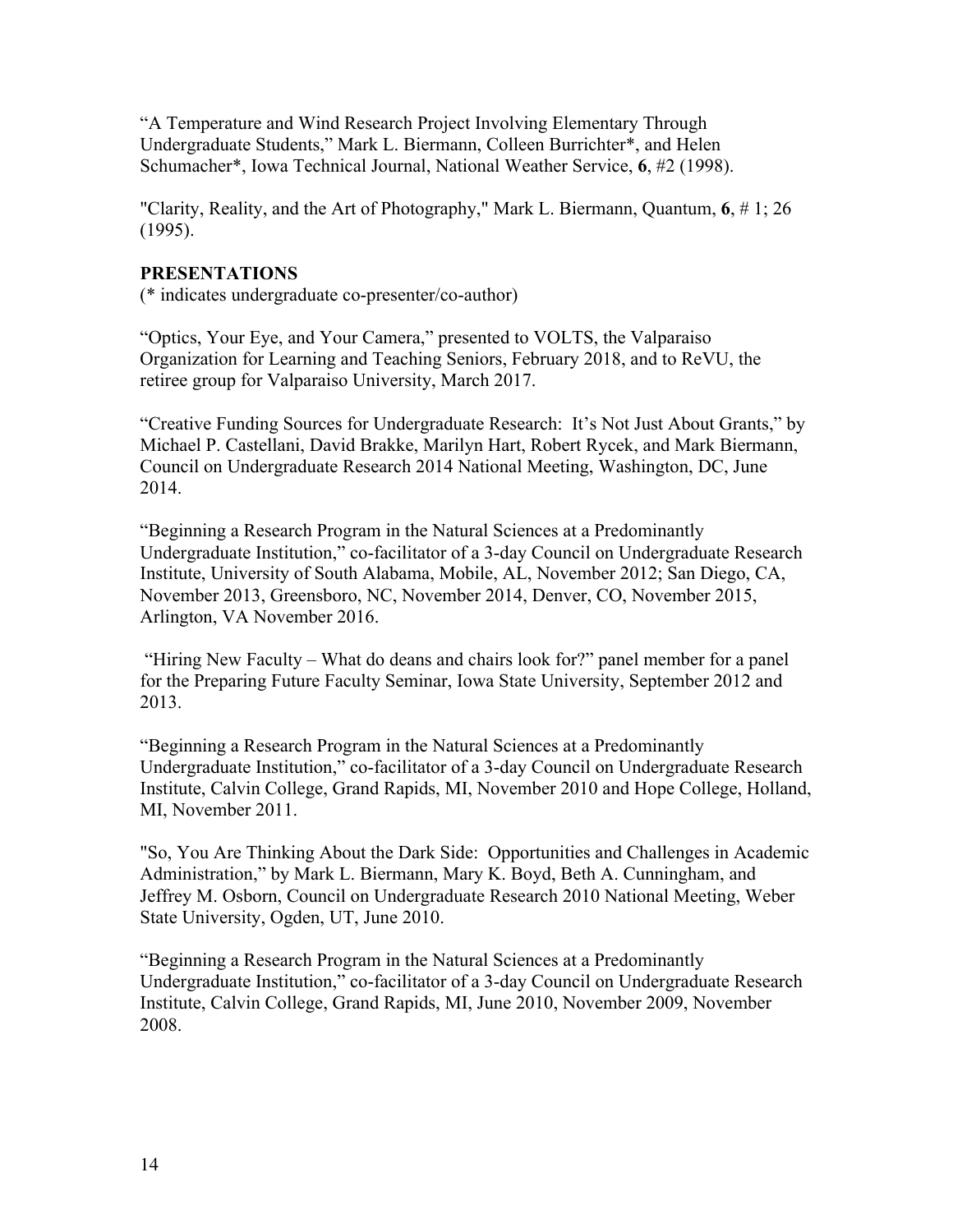"Getting and Keeping a Tenure-Track Position at a PUI, by Mark L. Biermann, Hank Yokum, Kim Frederick and David Schaefer, Council on Undergraduate Research 2008 National Meeting, College of St. Benedict, St. Joseph, MN, June 2008.

"Beginning a Research Program in the Natural Sciences at a Predominantly Undergraduate Institution," co-facilitator of a 3-day Council on Undergraduate Research Institute, Davidson College, Davidson, NC, June 2008.

"Using a Digital Camcorder to Analyze the Motion of a Freely Falling Object," Christopher W. Kulp, Mark L. Biermann, Kurtis Klingenberg and Timothy Howard, presented at the Spring Meeting of the Kentucky Association of Physics Teachers, Lexington, KY, March 2007.

"A Microclimate Study of a Temperature-Stabilized Wine Cellar", Garry Snowden\*, and Mark L. Biermann, presented at the Spring Meeting of the Kentucky Association of Physics Teachers, Lexington, KY, March 2007.

"Strain in Semiconductor Quantum-Well Devices and Structures: The Good and the Bad," invited colloquium in the Condensed Matter Physics Seminar series at the University of Kentucky, Department of Physics, Lexington, KY, presented January 2007.

"Spectroscopic Method for Determining the Strain Configuration in Semiconductor Optoelectronic Devices and Structures," by Mark L. Biermann, Frontiers in Optics 2006/Laser Science XXII, Rochester, NY, October 2006.

"Undergraduate Research in Theoretical/Computational Physics: Challenges and Rewards, by Sasha Dukan, Mark L. Biermann, Paul Ohmann, Catherine Mader, Council on Undergraduate Research 2006 National Meeting, DePauw University, Greencastle, IN, June 2006.

"Data Loggers Used for Simple Student Research Projects," by Mark L. Biermann, Kyle Young\*, Jeremy Hornbeck\*, and Denise Carpenter\*, presented at the Spring Meeting of the Kentucky Association of Physics Teachers, Lexington, KY, March 2006.

"Seasonal Variations in Temperature-Based Microclimates Near Human Structures," Mark L. Biermann, Kyle Young\*, and Jeremy Hornbeck\*, Kentucky Academy of Sciences Annual Meeting, Richmond, KY, November 2005.

"Strain Relaxation and Defect Creation in Diode Laser Bars," Jens W. Tomm, Tran Quoc Tien, Myriam Oudart, Julien Nagle, and Mark L. Biermann, 11th International Conference on Defects - Recognition, Imaging and Physics in Semiconductors (DRIP XI), Beijing, China, September 2005.

"Laterally Patterned Quantum-Well Structures," colloquium at the Max Born Institute, Berlin, Germany, presented June 20, 2005.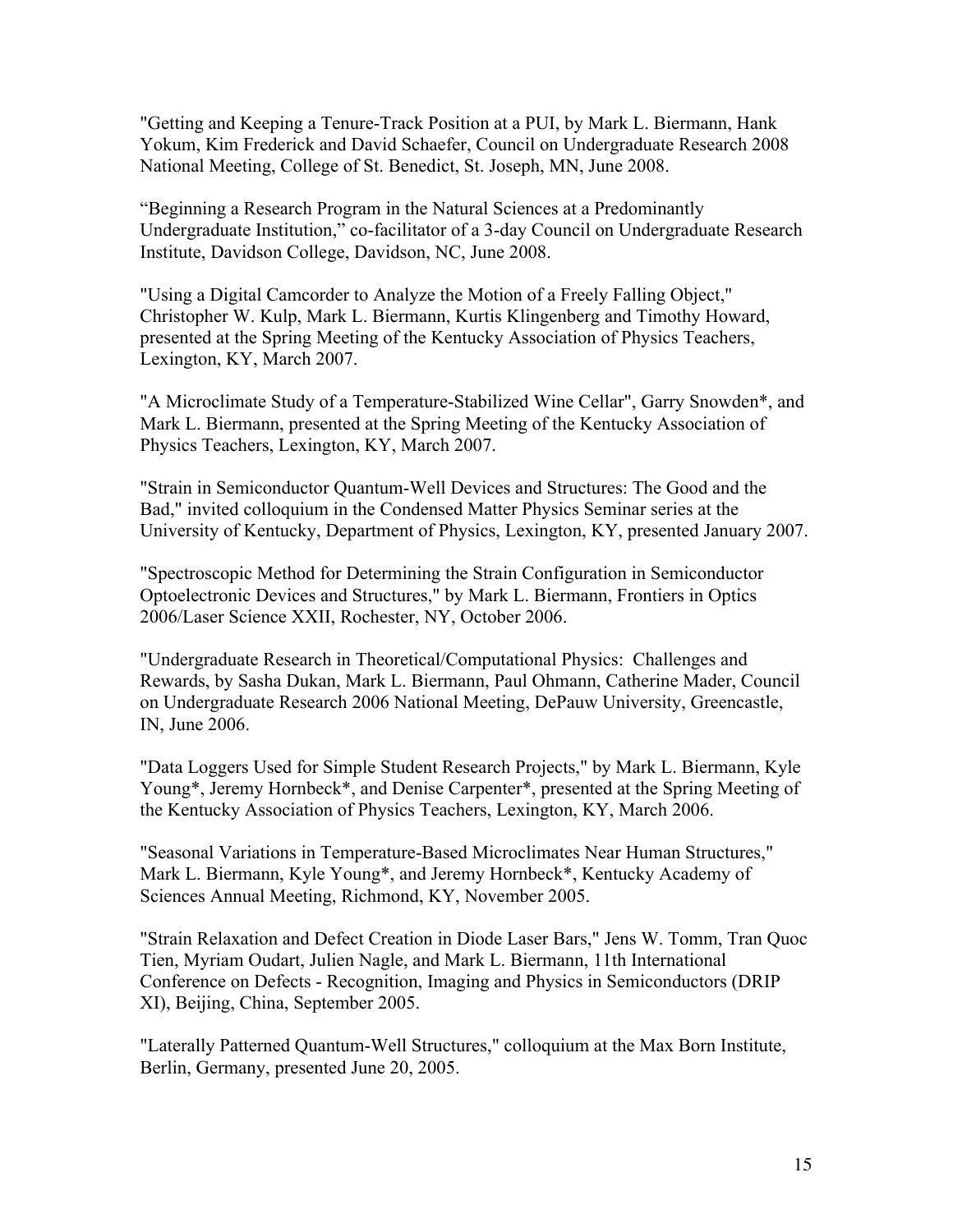"Piezoelectricity in (100) III-V Semiconductors," T. H. Stievater, W. S. Rabinovich, D. Park, J. B. Boos, M. L. Biermann, S. Kanakaraju, and L. C. Calhoun, presented at CLEO/QELS 2005, Baltimore, MD, May 2005.

"III-V Semiconductor Quantum Wells: Good Strain, Bad Strain and Their Effects," invited departmental colloquium, Department of Physics and Astronomy, Western Kentucky University, presented March 28, 2005.

"A Research Course for Freshmen?" Mark L. Biermann, presented at the Spring Meeting of the Kentucky Association of Physics Teachers, Lexington, KY, March 2005.

"Exploring 'Afternoon Sun: A Microclimate Study of Localized Solar Heating," Jeremy Hornbeck\* and Kyle Young\*, mentored by Mark L. Biermann, accepted for presentation at the Posters at the Capital Event, Frankfort, KY, February 2005.

"Spectroscopic analysis of external stresses in GaAs-based optoelectronic devices," Jens W. Tomm and Mark L. Biermann, invited presentation at Coherent, Inc., Santa Clara, CA, January 2005.

"Spectroscopic analysis of external stresses in semiconductor quantum-well materials," Jens W. Tomm, Mark L. Biermann, M. O. Manasreh, B. S. Passmore, A. Gerhardt, and Tran Q. Tien, invited presentation at the MRS Fall meeting, Boston, MA 2004.

"Laterally Patterned Band Structure in Micromachined InGaAs," T. H. Stievater, W. S. Rabinovich, D. Park, P. G. Goetz, J. B. Boos, D. S. Katzer, and M. L. Biermann, presented at Quantum Electronics and Laser Science, San Francisco, CA, May 2004.

"Dependence on intrinsic strain of packaging-induced strain in quantum-well laser diodes," Mark L. Biermann, Steven Duran\*, Jens W. Tomm, Axel Gerhardt, and Dirk Lorenzen, presented at Conference on Lasers and Electro-Optics, San Francisco, CA, May 2004.

"Computer Analysis of Strained Quantum Wells in High-Power Diode Lasers," Kelsey Peterson\* (Mark L. Biermann, mentor), presented at the Undergraduate Research Poster Session on Capitol Hill 2004, Washington, DC, April 2004.

"Quantitative Spectroscopic Strain Analysis of AlGaAs-Based High-Power Diode Laser Devices," J. W. Tomm, A. Gerhardt, Mark L. Biermann, J. P. Holland\*, 10th International Conference on Defects - Recognition, Imaging and Physics in Semiconductors (DRIP X), Batz-Sur-Mer, France, September 2003.

"Laterally Patterned Bandstructure and Surface-Normal Anisotropy in Micromachined (001) InGaAs Multiple Quantum Wells," T. H. Stievater, W. S. Rabinovich, J. B. Boos, D. S. Katzer, and Mark L. Biermann, Integrated Photonics Research Topical Meeting, 2003, Washington, DC, June 2003.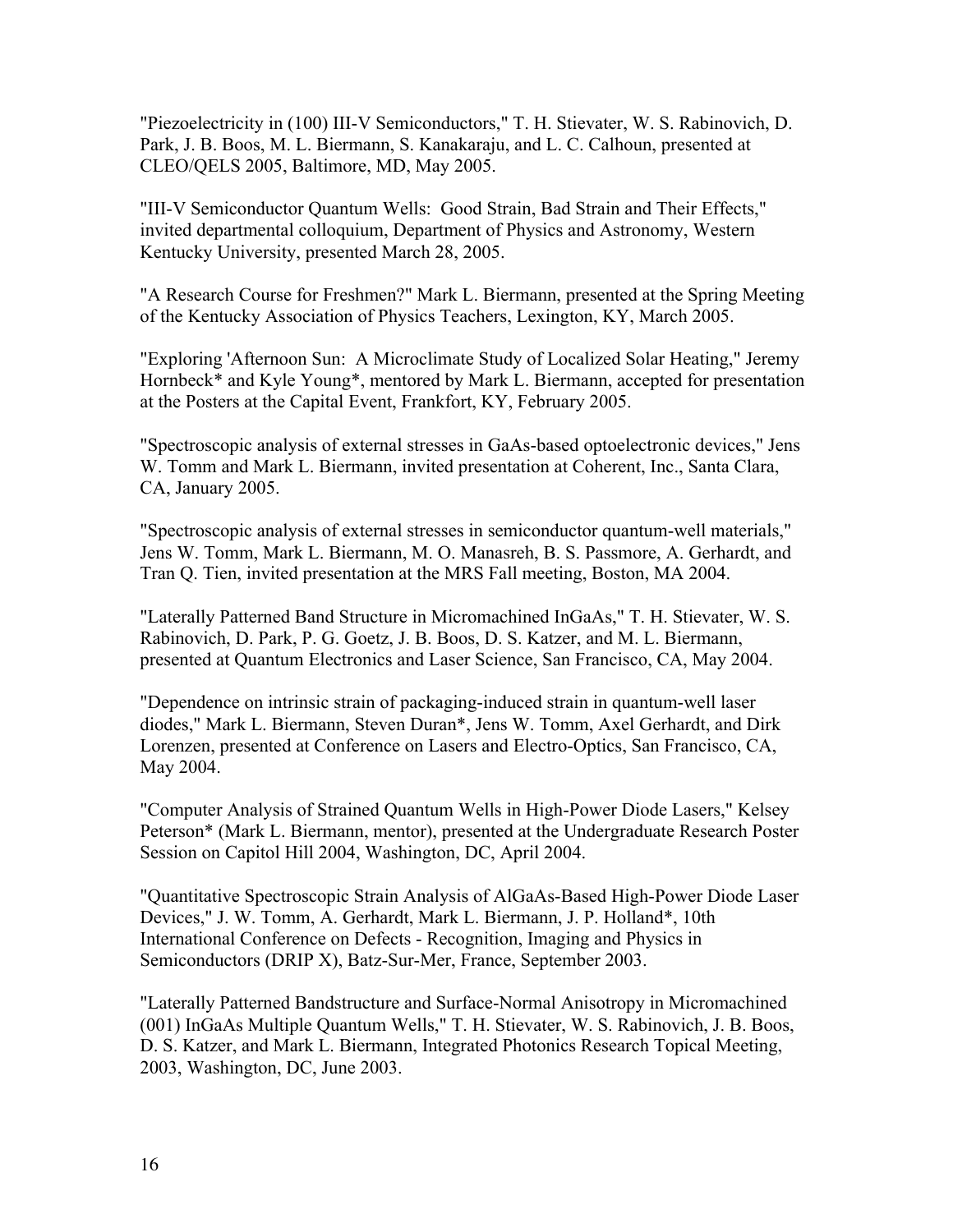"Modeling of Packaging-Induced Strains in Quantum-Well Laser Diodes," Mark L. Biermann, Joseph P. Holland\*, Jens W. Tomm, Axel Gerhardt, and Dirk Lorenzen, Conference on Lasers and Electro-Optics, CLEO 2003, Baltimore, MD, May 2003.

"Computer Modeling of Strained Quantum Wells Used in Opto-Electronic Devices," Joseph P. Holland\* and Stephen Duran\* (Mark L. Biermann, mentor), Undergraduate Research Poster Session on Capitol Hill 2003, Washington, DC, April 2003.

"Using Applied Stress to Model Strain in Quantum-Well Lasers," invited colloquium, Max Born Institute for Nonlinear Optics and Short-Pulse Spectroscopy, Berlin, Germany, presented December 16, 2002.

"Strain and Optical Polarization Anisotropies in III-V Quantum Wells," invited departmental colloquium, Department of Physics, University of Maryland, Baltimore County, presented October 23, 2002.

"Strain and Optical Polarization Anisotropies in III-V Quantum Wells," invited departmental colloquium, Department of Physics and Astronomy, Florida Institute of Technology, Melbourne, FL, presented October 2, 2002.

"Nonlinear Behavior of Subbands in Quantum Wells Under Tensile, Uniaxial, In-Plane Strain," Mark L. Biermann, James Diaz-Barriga\* and W. S. Rabinovich, Annual Meeting of the Optical Society of America and Laser Science Conference XVIII, Orlando, FL, October, 2002.

"Getting a Tenure-Track Position at a Primarily Undergraduate Institution," Mark L. Biermann, Session Organizer, presenting with Karen Kolehmainen, Kevin Riggs, and Debora M. Katz, Council on Undergraduate Research 2002 National Conference, Connecticut College, New London, CT, June, 2002.

"Research Courses in Physics at the U. S. Naval Academy: An Approach to Undergraduate Research," Debora M. Katz and Mark L. Biermann, Council on Undergraduate Research 2002 National Conference, Connecticut College, New London, CT, June, 2002.

"Wien's Law and the Temperature of the Sun," Mark L. Biermann, Debora M. Katz, Robert Aho\*, James Diaz-Barriga\* and Jerome Petron\*, Council on Undergraduate Research 2002 National Conference, Connecticut College, New London, CT, June, 2002.

"Valence Subbands in  $Ga_{1-x}In_xAs/Ga_{1-y}Al_yAs$  Quantum Wells Under In-Plane Biaxial and Uniaxial Strain," Mark L. Biermann and W. S. Rabinovich, Quantum Electronics and Laser Science Conference 2002, Long Beach, CA, May, 2002.

"A Temperature Microclimate Study at Houghton and Fillmore, New York," Annual Meeting and Scientific Paper Session of the Rochester Academy of Science, Finger Lakes Community College, Canandaigua, NY, November 1999.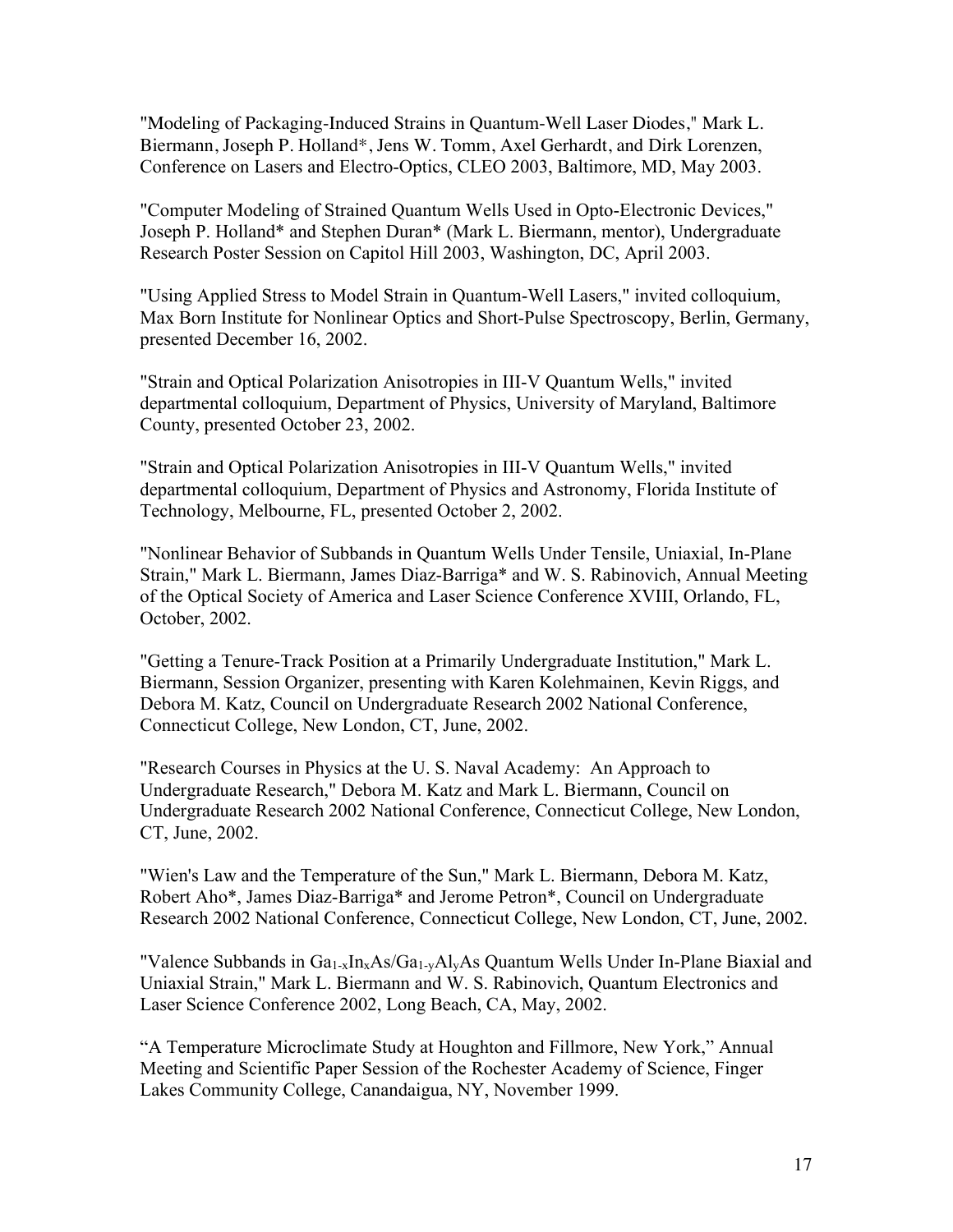"Undergraduate Research Programs Involving K-12 Students and Teachers," Thirteenth National Conference on Undergraduate Research, University of Rochester, Rochester, NY, April 1999.

"Determining the Earth's Shape and Size Using the Global Positioning System," Poster Presentation by Nicholas Nelson\* (Mark L. Biermann, mentor), Thirteenth National Conference on Undergraduate Research, University of Rochester, Rochester, NY, April 1999.

"Greenhouse Effect Correction Factor for Environmental Temperature Studies," Oral Presentation by Laura L. Kolb\* (Mark L. Biermann, mentor), Thirteenth National Conference on Undergraduate Research, University of Rochester, Rochester, NY April, 1999.

"An Environmental Science Research Project Involving Elementary Through Undergraduate Students," Annual Meeting and Scientific Paper Session of the Rochester Academy of Science, SUNY Geneseo, Geneseo, NY, November 1998.

"Environmental Science Research Opportunities: A Microclimate Research Project Involving Elementary Through Undergraduate Students," Workshop at the Council on Undergraduate Research Seventh National Conference, Occidental College, Los Angeles, CA, June 1998.

"A Microclimate Research Project Involving Elementary Through Undergraduate Students," Poster Presentation with Lois A. A. Biermann and students Jennifer Benson\*, Mike Blanchard\*, Jennifer Bohac\*, Colleen Burrichter\*, and Nate Lacher\*, annual meeting of the Iowa Academy of Science, North Iowa Area Community College, Mason City, IA, April, 1998.

"Accuracy of Global Positioning System Devices," Poster Presentation with Lois A. A. Biermann and students Rebecca Daws\* and Helen Schumacher\*, annual meeting of the Iowa Academy of Science, North Iowa Area Comm. Coll., Mason City, IA, April, 1998.

"A Temperature and Wind Research Project Involving Elementary Through Undergraduate Students," fall meeting of the Iowa Section of the American Association of Physics Teachers, Central College, Pella, IA, November, 1997.

"Optical Special Effects: Whether You Want Them or Not," Invited Presentation for the Academic and Cultural Events Series, or ACES, Buena Vista University, Storm Lake, IA, November 1997.

"Beam Ratio and Image Quality in Low-Power, Reflection Holography," Invited Poster Presentation with student Brent L. Hild\*, annual meeting of the Iowa Academy of Science, Clarke College, Dubuque, IA, April 1997.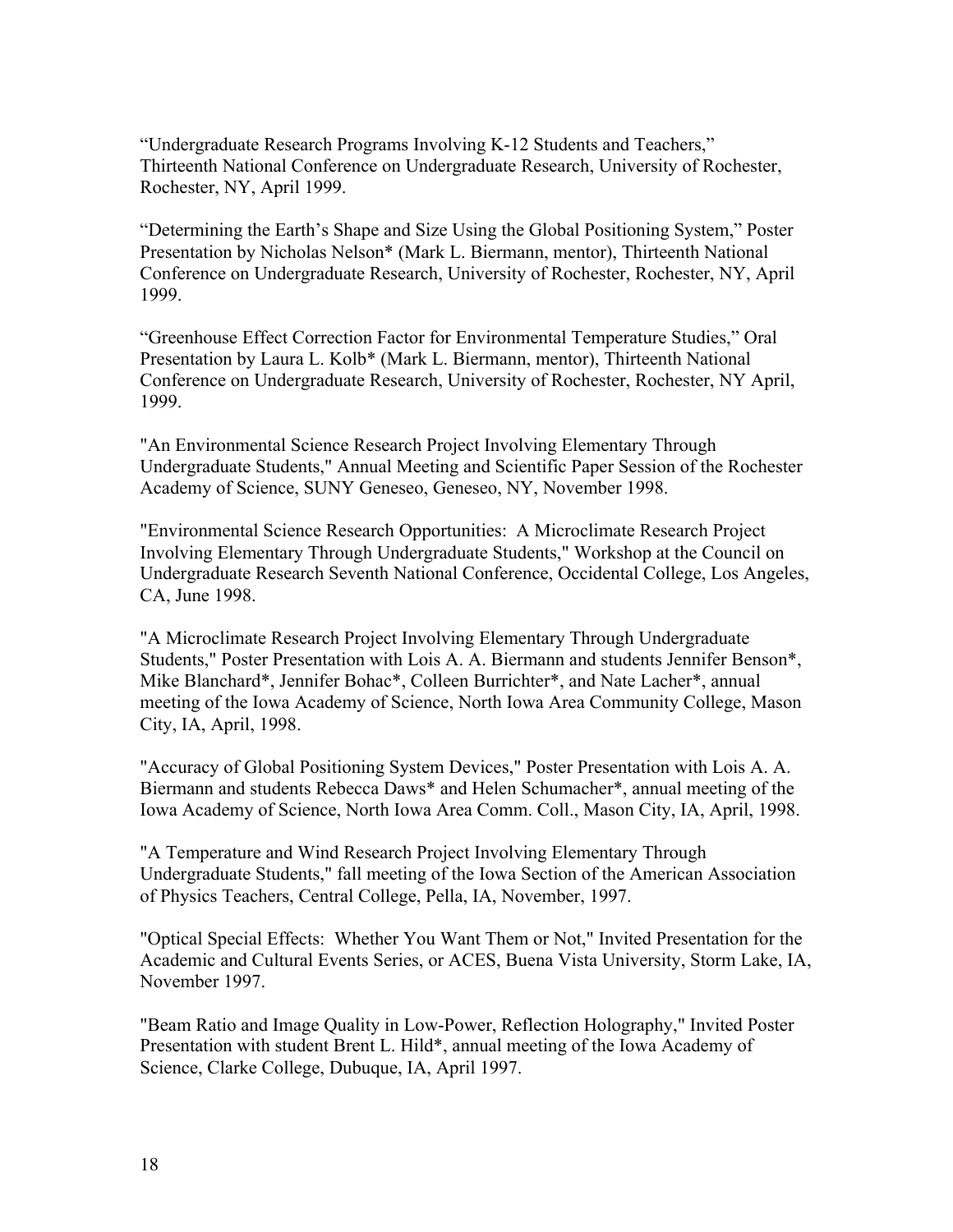"Effect of Beam Ratio on Image Quality in Reflection Holography," co-author with Brent L. Hild\*, Argonne Symposium for Undergraduates, Argonne National Laboratory, IL, November, 1996.

"The Fuzzy Boundary Between Classical and Quantum Mechanics," SPS Physics Seminar, Gustavus Adolphus College, St. Peter, MN, October 1996.

"Microclimate Temperature and Wind Studies at Storm Lake: Connecting Research and Teaching," Poster Presentation, Sixth National Conference of the Council on Undergraduate Research, North Carolina Central University, Durham, NC, June 1996.

"Microclimate Temperature and Wind Studies at Storm Lake," Poster Presentation with students Stacy Cejka\* and Lisa Rinkel\*, annual meeting of the Iowa Academy of Science, Simpson College, Indianola, IA, April 1996.

"Light, Cameras and the Big Yellow Box," fall meeting of the Iowa Section of the American Association of Physics Teachers, Iowa State University, Ames, IA, 1995.

"The Infrared Rainbow, a Collaborative Teaching Experience," Poster Presentation with students Sarah Force\* and Gregory Powers\*, Murdock Trust Regional Conference on Undergraduate Research, Gonzaga University, November, 1994.

"Infrared Rainbows as a Collaborative Learning Experience," meeting of the Washington Section of the American Association of Physics Teachers, Washington State University, Pullman, WA, 1994.

"The Camera and the Human Eye," Invited Paper at the National Summer Meeting of the American Association of Physics Teachers, Notre Dame University, South Bend, IN, 1994.

"Optics and Your Camera: It's More Than Just a Few Pieces of Glass," meeting of the Washington Section of the American Association of Physics Teachers, Tacoma Community College, Tacoma, WA, 1993.

"The Human Eye and the Single Lens Reflex Camera: A Comparison," meeting of the Washington Section of the American Association of Physics Teachers, Whitworth College, Spokane, WA, 1992.

"Wave Packets in a Superlattice: Revivals and Other Phenomena," annual meeting of the Optical Society of America, Albuquerque, NM 1992.

"Wave Packets in a Semiconductor Superlattice," Integrated Photonics Research Topical Meeting, Monterey, CA 1991.

"Subband Structure for Narrow, Coupled Quantum Wells," annual meeting of the Optical Society of America, Boston, MA 1990.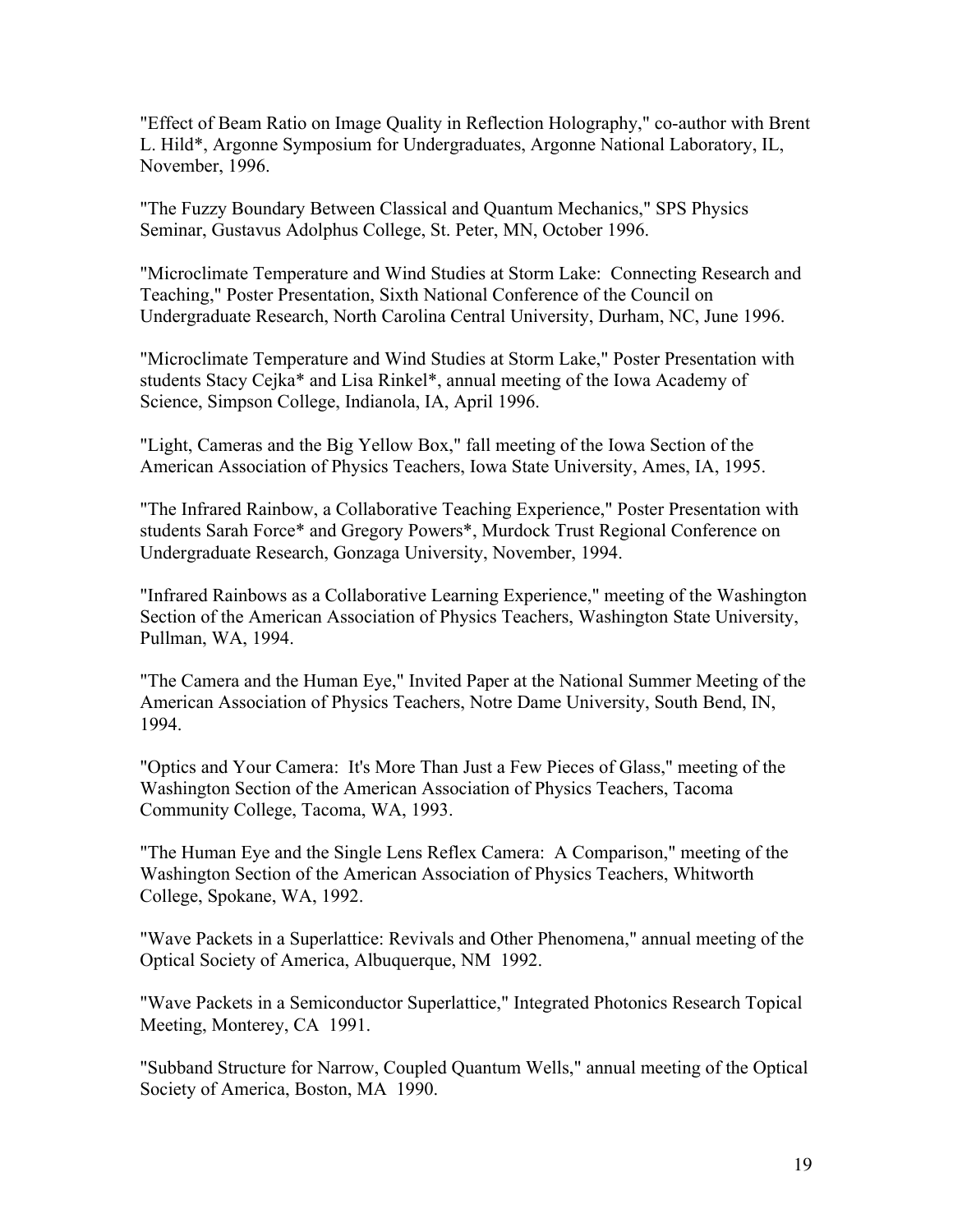"A K<sup>p</sup>. Theory of Many-Layered Semiconductor Heterostructures," annual meeting of the Optical Society of America, Orlando, FL. 1989.

"A K p. Theory of Many-Layered Semiconductor Heterostructures," The Institute of Optics Industrial Associates Meeting, Rochester, NY. 1989.

# **GRANTS**

Research Assistance Grant: awarded grant to conduct research at the Max Born Institute, Berlin, Germany, for about one month, summer, 2007; funded through a grant from the host institution and the European Union; total award amount: (EURO)  $\epsilon$  4,000.00 plus travel expenses.

Research Assistance Grant: awarded grant to conduct research at the Max Born Institute, Berlin, Germany, for about one month, summer, 2005; funded through a grant from the host institution and the European Union; total award amount: (EURO)  $\epsilon$  4,000.00.

Awards to provide summer salary while conducting research on various projects related to modeling quantum wells and designing optical systems; funded by the Naval Research Laboratory through the NRL-USNA Cooperative Program for Scientific Interchange, July 2000, and June, July and August 2001, 2002 and 2003, total award amount: \$54,509.93

The principal investigator of a research/science education project entitled "Temperature and Wind Microclimate Study at Storm Lake, IA"; funded by the Iowa Science Foundation, July 1997 to June 1998, award amount: \$3,113.00.

A member of a committee that drafted a proposal to the Pew Charitable Trusts to fund a Pew Younger Scholars Program to encourage undergraduate research at Whitworth College; funded by The Pew Charitable Trusts, 1993-1996, award amount: \$8,000.00.

Co-Principal Investigator/Senior Personnel on a proposal to gain Internet access for Whitworth College via NSFNET; funded by NSF, 1993, award amount: \$23,000.00.

# **PROFESSIONAL ORGANIZATIONS AND ADVISORY COMMITTEES**

Consultant, Lilly Fellows Program Expansion into the Natural and Social Sciences and Professional Fields, Fall 2017

Member of the Council on Undergraduate Research.

Board of Trustees, Taltree Arboretum, Valparaiso, IN, January 2015 to January 2016. Appointed by the Governor of Iowa to serve on the STEM Advisory Council – STEM Northeast Regional Advisory Board, August 2012 to May 2014.

Elected Councilor, Physics and Astronomy Division, Council on Undergraduate Research, 2001 to present.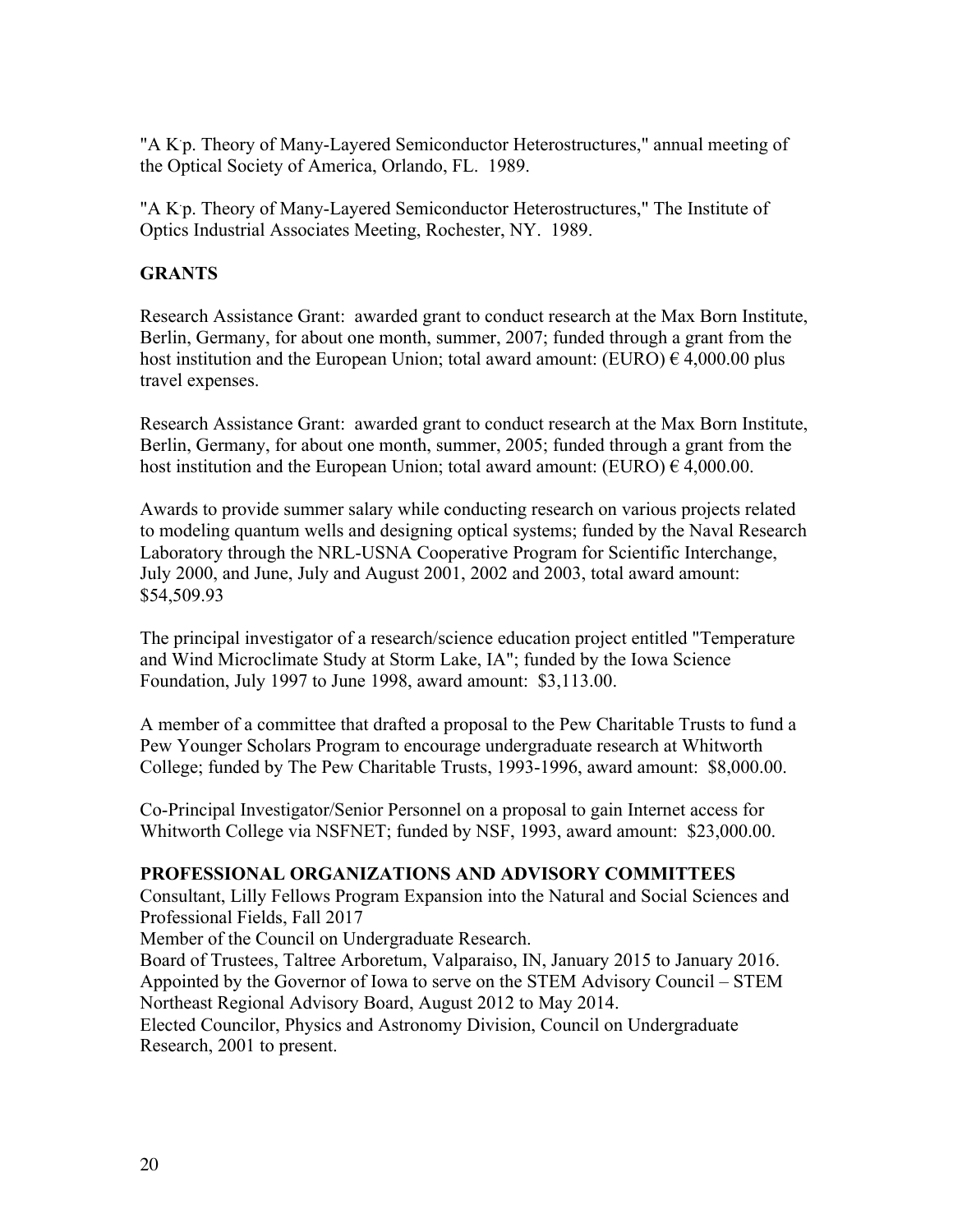Member of the Government and External Relations Committee, 2007- 2009, and the Constitution and Bylaws Committee, 2001 - 2007, and 2009 - present of the Council on Undergraduate Research.

Member Governance Task Force, Council on Undergraduate Research, 2017-2018. Panel chair for review of NSF CCLI grant applications, Arlington, VA, July 2009. Member of the Spokane Economic Development Council, 1992-1994.

Member of the Manufacturing Design Curriculum Advisory Committee, Central Valley School District, Spokane County, WA, 1992-1995.

Member of Program Committee for the Initiatives in Technology Series of the Spokane Intercollegiate Research and Technology Institute, Spokane, WA, 1992-1994.

Member of the Intellectual Property Protection Committee of the Spokane Intercollegiate Research and Technology Institute, Spokane, WA, 1994-1995.

Board Member of the Washington State Science Olympiad and Co-Director of the 1995 Eastern Regional Washington State Science Olympiad Tournament, 1994-1995.

# **COURSES TAUGHT**

Course numbers are not listed since numbering schemes vary from institution to institution. Instead, the courses are broken into three general categories. Note that I have taught courses in the following general disciplines: Physics, Astronomy, Chemistry, Mathematics, Engineering, Geology.

General Education Courses

Orientation to Engineering Cartoon-Based, Concepts of Physics Freshman Seminar: Dr. Suess and Engineering Concepts of Astronomy (with lab) Astronomy (no lab) Intermediate Algebra General Physical Science General Physical Science Laboratory Introductory Geology Freshman Seminar: Aerodynamics and the Boeing 777 Architecture and Culture in Northern Europe

Introductory-Level Courses for Physics Majors and Non-Physics Majors Techniques of Physics Research College Physics I and II (Algebra/Trigonometry based, no lab) College Physics I and II (Algebra/Trigonometry based, with lab) General Physics I, II and III (Calculus based, with lab) Engineering Mechanics: Statics Mechanics of Materials

Upper-Level Courses for Majors **Optics** Physical Chemistry I Quantum Mechanics